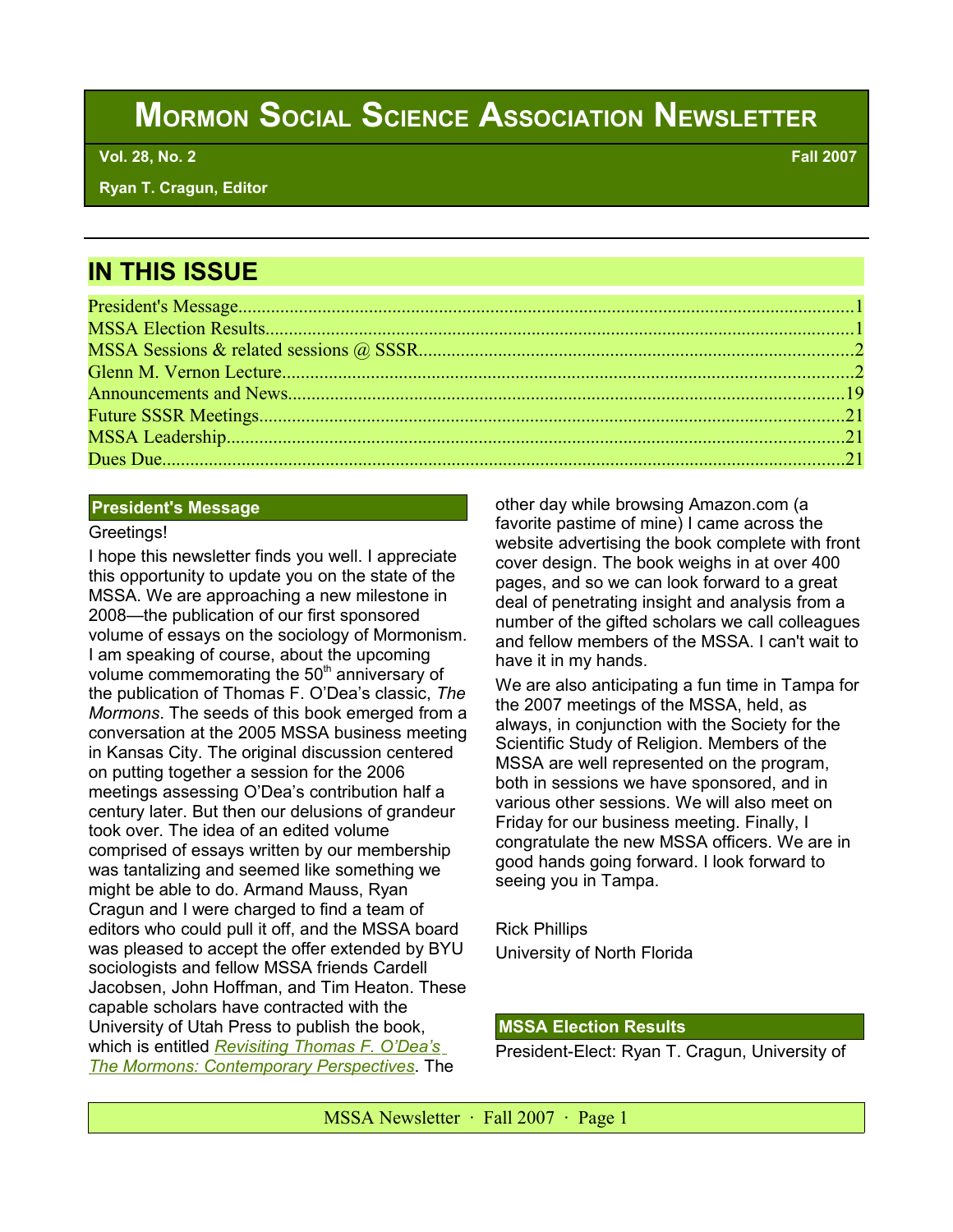# Tampa

Secretary/Treasurer: Michael McBride, UC Irvine Directors-At-Large: Tim Heaton, BYU; Henri Gooren, Oakland University

# **MSSA Sessions & related sessions @ SSSR**

*A-2: Issues in Denominational Research Using Prominent National Data Sets: The Case of the Mormons [MSSA]*

# **Convener and Discussant:**

Rick Phillips, University of North Florida

"Sampling Issues for Small Populations." John P. Hoffman, Brigham Young University

"Finding Religion in Census Data: Mormons in the Mexican Census." Tim B. Heaton, Brigham Young **University** 

"Combining Surveys to Draw Conclusions on Mormons." Cardell Jacobson, Brigham Young **University** 

*E-5: Global Growth of Mormons, Witnesses, and Adventists [MSSA]*

# **Organizers and Conveners:**

Henri Gooren, Utrecht University; Rick Phillips, University of North Florida

"International Stagnation: Declining Mormon Growth Rates and Secularization" Ryan Cragun, University of Tampa

"Mormon Dilemmas in Nicaragua" Henri Gooren, Utrecht University

"On the Political Economy of Mormon Growth" David C. Knowlton, Utah Valley State College

"Comparing Further the Global Growth-Rates and Distributions of Adventists, Mormons, and Witnesses" Ronald Lawson, Queens College **CUNY** 

*A-6: Religious Renewal and Traditionalism* "Is There a Mormon Evangelical Christian

Rapprochement?" O. Kendall White, Jr., Washington and Lee University

*B-11: New Book Panel Discussion - Faith in America [Three Volumes] Changes, Challenges, New Directions Praeger 2006 edited by Charles Lippy*

"The Shifting Role of the Latter-day Saints as the Quintessential American Religion." Ethan Yorgason, Brigham Young University Hawaii

# *D-5: Race and Religion: Socio-historical Considerations*

"The Declining Significance of Religion in the Black Community?" John P. Hoffmann, Brigham Young University, Cardell K. Jacobson, Brigham Young University

*H-5: Religion, Politics, and the Individual* "Mormons and the State: LDS Politics and Identity" Michael Nielsen, Georgia Southern University; Barry Balleck, Georgia Southern **University** 

# *J-4: Faith and the Internet*

"Predictors of Online Browsing by Mormons" Michael Nielsen, Georgia Southern University; Meryem Sevinc, Georgia Southern University

# **Glenn M. Vernon Lecture**

*The Mormons of the World: The Meaning of LDS Membership in Central America by Henri L. Gooren*

# *Introduction*

The membership growth of the Church of Jesus Christ of Latter-day Saints is impressive, going

 $MSSA$  Newsletter  $\cdot$  Fall 2007  $\cdot$  Page 2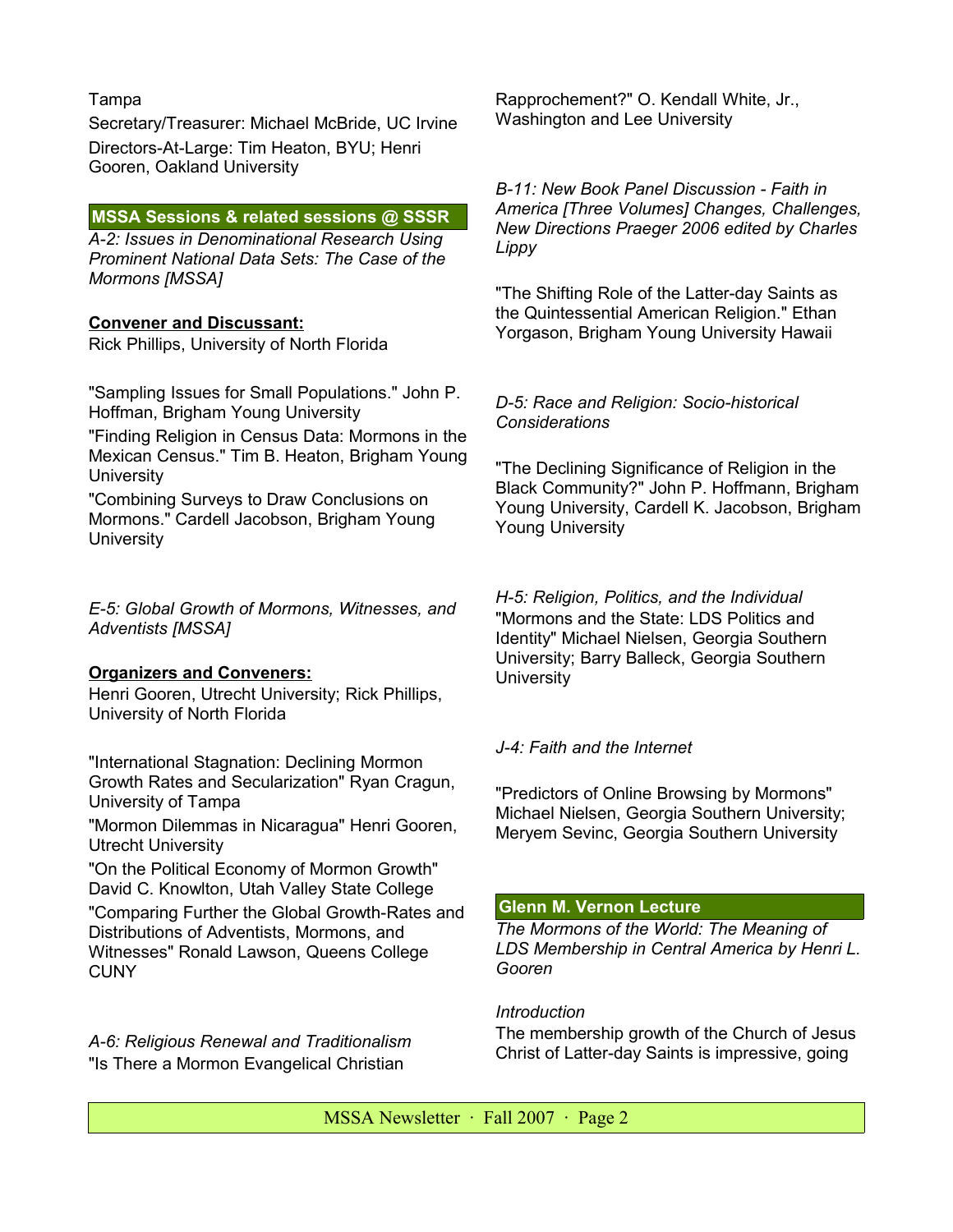from six Latter-day Saints in 1830 to approaching 13 million by 2006. The LDS Church boasts a very strong top-down organization, which is analyzed in detail by O'Dea (1957: 174-185; see also Gooren 1999: 64-65). Especially since the 1950s, the Mormon Church is gradually becoming an international church. Rodney Stark may be exaggerating in calling Mormonism the next world religion,<sup>[1](#page-2-0)</sup> but there is no doubt that the LDS Church is gaining many new members worldwide. Growth has been strong in some Pacific islands (like Tonga) and especially in Latin America.

Nowadays more than 35 percent of the worldwide membership is concentrated in Latin America, compared to about 45 percent in the USA and Canada. Growth in Latin America there has been particularly strong in Chile, Uruguay, the Andean countries, and Central America as a whole (Gooren 2007). By 2020, if the current growth rates would continue, the majority of Mormons in the world will be Latin Americans (Grover 2005: 85). This would have surprised Thomas O'Dea and other scholars of Mormonism in the 1950s.

The success of the Latter-day Saints or LDS Church in Latin America begs two questions. What is the meaning of LDS Church membership for the multitudes of Latin Americans who converted to the church? And what does the future majority of Latin American Mormons mean for the organization and functioning of the LDS Church itself?

This article will deal mostly with the first question, the meaning of LDS Church membership for Latin Americans. It will also analyze the supposed rational and intellectual appeal (O'Dea 1957:  $241-242$  $241-242$ <sup>2</sup> of the LDS doctrine for Central Americans and contrast it with the more emotional – and certainly less intellectual – tendencies of the main religious competitors of the Mormon Church in Central America, the Pentecostals.

As in Pentecostalism, the attractions of Mormonism are not sufficient to keep more than half of the new converts active in the church after the first year. Knowlton (2005: 54) shows that only about one-quarter of all baptized Mormons identify themselves as such in the national censuses of Mexico and Chile. These are the core members, 'the church within the Church' (Davies 2000: 4). I shall argue here that perhaps another one-quarter are still (occasionally) active as members, although membership does not form an essential element of their lives and identities.

Some of the initial attractions of Mormonism turn out to be its principal obstacles to sustained commitment, especially the church's organization and its strict rules of conduct, which are difficult to maintain for some people. I first analyze the recruitment process of Mormons in Central America. Following O'Dea (1957: 222 ff.), I then analyze three principal sources of strain and conflict for Mormons in Central America: callings, *machismo*, and inactivity. All three are connected to local leadership performance. A final section probes the meaning of LDS membership in contemporary Central America. What is the relevance of Thomas O'Dea's 1957 book on the LDS way of life in the Unites States for analyzing Mormonism in contemporary Central America?

*Mormon Success in Central America* Following O'Dea, I focus especially on the supposed rational and intellectual appeal of Mormonism in Central America. O'Dea wrote in *The Mormons* (1957: 241):

> *Mormonism has been inclined toward rationality from the start, and this has long been related to a certain utilitarianism in the general Mormon outlook.[..] Argument rather than emotion plays an important part in Mormon proselytizing.*

In my 1990 study of an LDS ward in San José, Costa Rica, I closely observed how the missionaries tried to convince the *investigators* or potential converts (Gooren 1991: 29-32). Most of the investigators came from the upper lower classes and the lower middle class; the

<span id="page-2-0"></span><sup>1</sup> Stark (1984, 1990, 1996, 1998) ignores that the drop-out rate for Mormon converts in the first year is at least fifty percent (Decoo 1996: 98; Gooren 1991: 58, 1999: 66; Grover 1985: 137-139; Knowlton 2005: 54). O'Dea (1957: 185) estimated that 'between one-third and one-half of the church membership' in the USA was active.

<span id="page-2-1"></span><sup>2</sup> Cf. John A. Widtsoe, *Rational Theology: As Taught by the Church of Jesus Christ of Latter-day Saints* (1998).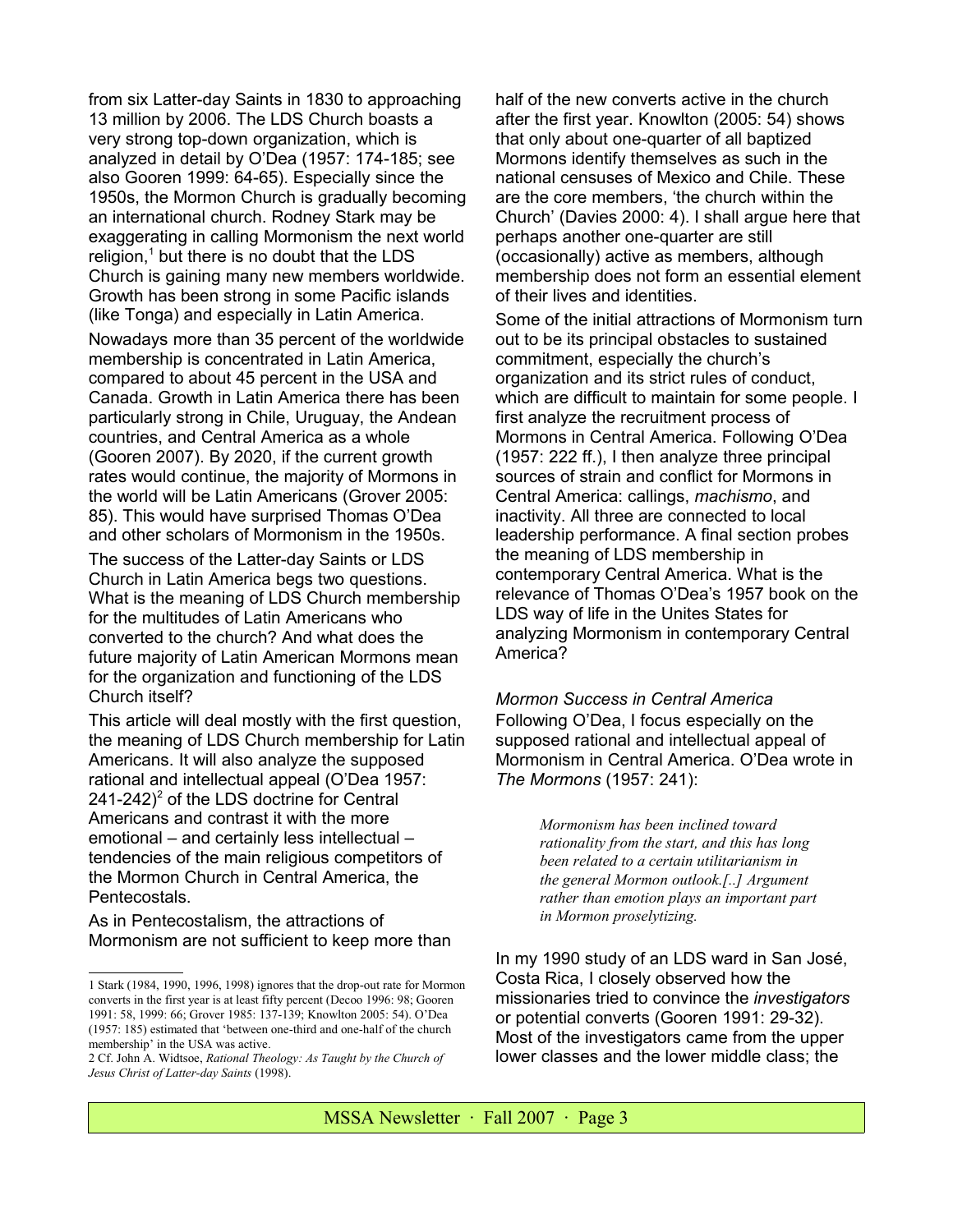majority of them were women. These investigators were invariably young, usually between 15 and 25, and intellectually very curious. But they were not critical: almost all accepted everything the Elders told them at face value (ibid.: 30). The high literacy rate in Costa Rica of 92 percent aided the missionary work, because investigators were required to read many texts (Gooren 1991: 30). Giving away the Book of Mormon in Spanish for free was an important part of the mission strategy. $3$  The missionaries would subtly pressure people to make the next appointment soon, usually in a few days. But the investigators often complained that they had no time to do their 'homework': to read texts from the Bible, the Book of Mormon, Doctrine and Covenants, and the brochures containing the *Discussions* (called *Charlas* in Spanish).

There were six *Discussion* brochures, which were officially called Study Guides (*Guías de estudio*).[4](#page-3-1) The missionaries practiced a verbatim rendering of the charlas at the Missionary Training Center in Provo, Utah. As their Spanish improved, they sometimes improvised more – or 'trusted the Holy Spirit' as they described it (Gooren 1991: 30). The Elders would take turns in giving the talks. A Discussion was supposed to take about half an hour, but they usually took more than an hour in Costa Rica because of frequent digressions and interruptions (unexpected visitors, children demanding attention, and general noise).

A typical charla meeting always started with an opening prayer by an Elder, followed by the singing of one or two hymns, and then the talk. The first Discussion explained *Our Heavenly Father's Plan* for humanity and included the story of how Joseph Smith was guided by God to find the gold plates of the Book of Mormon and found a new church, the only true church. The second charla, *The Gospel of Christ*, discussed the resurrection of Christ.

The key Discussions were three and four, entitled *The Restoration* and *Eternal Progress*. Three

dealt with the corruption of the church in the centuries after Christ, resulting in the loss of the 'keys to the authority of the lay priesthood.' Joseph Smith was told by God in his First Vision that all churches were false. Around this time, the missionaries would urge investigators not only to read the Book of Mormon, but to pray about its contents and ask the Holy Spirit for a confirmation that it is true. The reasoning is as follows: if the Book of Mormon is authentic, then Joseph Smith is a true prophet of God, and then the Mormon Church must be the true church of Christ. Again I would like to stress that it is a form of reasoning that is mostly intellectual. Discussion four dealt with the *pre-existence*, where spirits exist before they are born with a body. The missionaries explained the importance of the law of chastity to maintain pure bodies. They then asked the investigator in a very direct manner if s/he complied with this God-given law. The answer was always accepted at face value. The Discussion ended with an explanation of Joseph Smith's revelation on the Word of Wisdom: 'We shouldn't consume alcohol, tobacco, coffee, tea, or harmful drugs.'

Charla five talked about the importance of leading a Christ-like life; afterwards the missionaries inquired after a possible date for baptism. The final discussion was called *Members of God's Kingdom* and discussed Christ's roles as Creator, Savior, Example, and Judge in our final judgment. The conditions to accept Christ in our lives were explicitly mentioned: baptism by immersion, faith, repentance, accepting the gifts of the Holy Spirit, following God's commandments, and serving His true church. A date must be set for baptism after the final Discussion, unless the investigator had not yet been to church on a Sunday. But this was rare. Out of the thirty investigators I followed in Costa Rica, only two failed to be baptized (Gooren 1991: 32).

The missionaries aimed to have at least one Discussion every week with the investigator, which they usually accomplished. Investigators hardly ever cried or showed other emotions, except curiosity. They typically said that Mormonism made sense to them; it was 'logical' and it 'could answer the questions they'd had for

<span id="page-3-1"></span><span id="page-3-0"></span><sup>3</sup> Giving away copies of the Book of Mormon remains an important strategy. A Nicaraguan Mormon gave me a copy with a long hand-written message, including an earnest appeal to me: read it and pray to the Holy Spirit for guidance (research notes, Managua, June 21, 2005). 4 In 1990, there were still six Discussions. Since 2004, there are only four *charlas*, which are conducted jointly by the missionaries and ward elders (interview LDS bishop Las Palmas, Managua, February 6, 2005).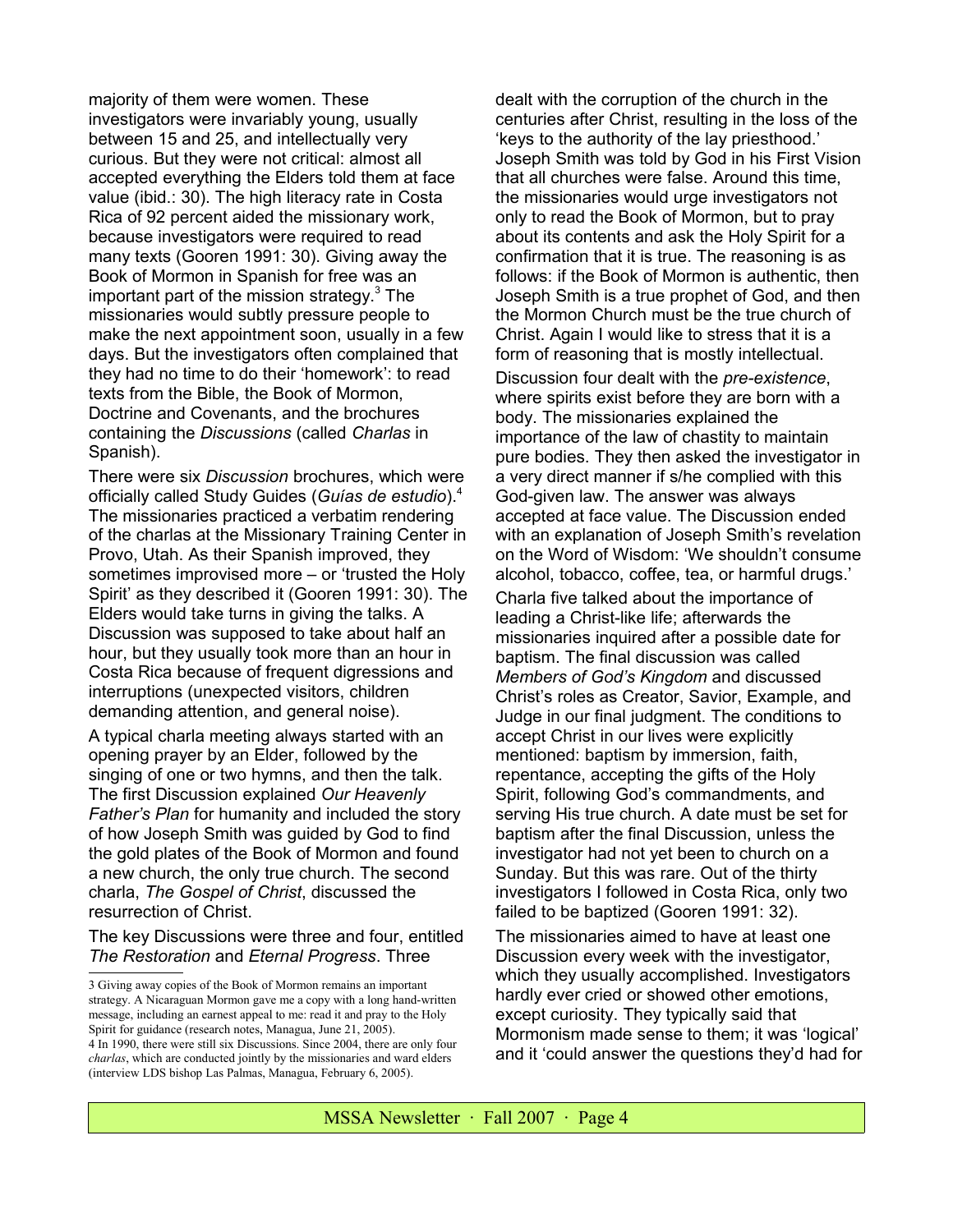a long time.' We see traces of what O'Dea called the intellectual appeal of Mormonism and its use of logical argument as a conversion method. The most eager investigators went through all six charlas in two weeks. This meant that their knowledge of the Mormon Church was rudimentary at best. But the Utah-born LDS mission president in Costa Rica did not consider this a problem: 'The most important thing is that they get baptized. After that they still have a lot to learn' (ibid.).

| Table 1. Key LDS indicators for Guatemala, Costa Rica, |  |  |  |
|--------------------------------------------------------|--|--|--|
| and Nicaragua (2005).                                  |  |  |  |

|                                     | Guatemala | Costa Rica | Nicaragua |
|-------------------------------------|-----------|------------|-----------|
| Year of arrival                     | 1947      | 1946       | 1953      |
| Registered<br>members               | 200,537   | 34,036     | 52,184    |
| LDS population<br>percentage        | $1.37\%$  | 0.85%      | 0.95%     |
| Number of stakes                    | 40        | 5          | 7         |
| Number of wards                     | 236       | 42         | 44        |
| Annual growth<br>percentage 2004-05 | 1.9%      | 1.6%       | $9.0\%$   |
| High growth years                   | 1982-90   | 1988-92    | 1990-98   |

Sources: Deseret News (2006), Gooren (2001, 2007).

How successful are the LDS missionaries in the region? Table 1 gives an overview of key indicators of the Mormon Church in three key countries in Central America. I analyze LDS growth here by referring to my current fieldwork on religious competition in Managua, Nicaragua and to my earlier studies of representative urban LDS wards in Guatemala City and San José, Costa Rica.<sup>[5](#page-4-0)</sup>

Guatemala has the largest number of Mormons, the result of explosive growth throughout the 1980s, as well as the highest LDS population

percentage. But Guatemala's current annual growth rate is barely two percent, which is similar to Costa Rica. Since LDS Church growth equals the general population growth in these countries, there is a relative stasis of membership occurring here. Only in Nicaragua is there still strong growth, exceeding nine percent a year. The growth explosion in Nicaragua took place in the 1990s and was actually a catching-up process. The war and government harassment by the ruling left-wing Sandinistas severely limited the missionary work of the church. Between 1982 and 1990, several Mormon Church buildings were confiscated and used by Sandinista youth groups and the Sandinista army. For about eight years, the LDS Church functioned underground in Nicaragua (see Gooren 2007 for details).

Various authors<sup>[6](#page-4-1)</sup> concluded that the main general attractions of LDS membership in Latin America are its smooth organization that radiates success and middle class values, its style of worship and hymns, its lay priesthood, its strict rules of conduct, its huge missionary force, its practical teachings (e.g., on household budgeting and on raising children), its social networks, and its doctrine or 'spirituality.' Guatemalan members themselves mentioned the church's strict morality,**[7](#page-4-2)** learning new things,**[8](#page-4-3)** feeling the joy of God's love,**[9](#page-4-4)** being blessed with miracles,**[10](#page-4-5)** and receiving support from other members.**[11](#page-4-6)**

However, Guatemalan Mormons mentioned *not* receiving support from other members – especially leaders – as the main factor in becoming inactive. Hence, I concluded that successful integration in church depended mainly upon acquiring a testimony of its truthfulness and building up relations with other members (Gooren 1999: 207). During my studies in Costa Rica and Guatemala in the

<span id="page-4-2"></span>7 Gooren (1999: 2, 153, 155, 161, 186).

<span id="page-4-6"></span><span id="page-4-5"></span>10 Ibid. (160, 166, 167-168). 11 Ibid. (155, 169).

<span id="page-4-0"></span><sup>5</sup> Gooren (1991, 1999, 2007). The 1991 MA thesis explored the reasons for LDS growth in San José, Costa Rica. My 1999 dissertation analyzed the connections between church membership and having a micro-enterprise among Mormons, Pentecostals, and Catholics in Guatemala City. My current research focuses on competition between Charismatic Catholics, Pentecostals, and Mormons in Managua, Nicaragua. All three were ethnographic studies with an emphasis on qualitative methods (participantobservation; formal and informal interviews).

<span id="page-4-1"></span><sup>6</sup> Gooren (1999, 2000); Grover (1985, 2005); Knowlton (1996, 2005); Stark (1998). This is Stark's (1998: 47-66) full list of attractions: medium tension with society, legitimate authority, lay priesthood, labor force (callings, missionaries), ethic, fertility, success among the unchurched, network ties, and effective socialization.

<span id="page-4-3"></span><sup>8</sup> Ibid. (156, 161).

<span id="page-4-4"></span><sup>9</sup> Ibid. (155, 162).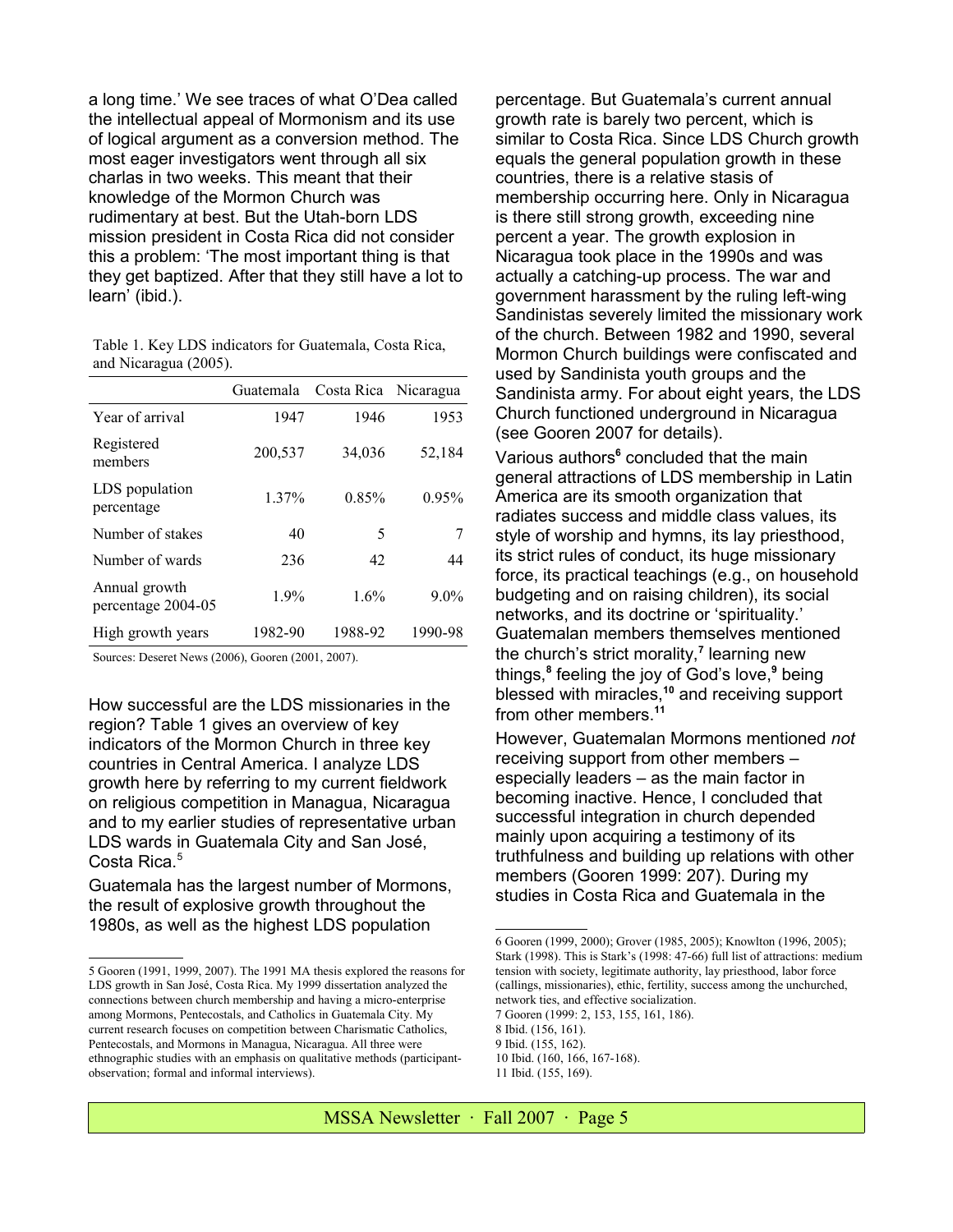1990s, I observed that there were many new baptisms, but not nearly as many new members. Half of all new converts left the religion within a year – a figure that seems to be constant all over Latin America (Gooren 1991: 58; Gooren 1999: 66; Grover 1985: 137-139; Knowlton 2005: 54). O'Dea (1957: 120) already pointed out that 'close personal integration into the church community lent a heightened intensity to the Mormon experience and gave it added personal relevance.' After baptism, the new members hardly had contact anymore with the missionaries, who occupied a marginal position in the ward and stake structure. New members had to deal with the bishop and the stake president – or usually with their counselors. They were reminded to pay their tithing. Occasionally, they would be asked to give an opening or closing prayer or share their testimony on fast Sunday. They would be invited to come to various sorts of meetings. Most new converts would receive a time-consuming *calling*, a voluntary church assignment, within weeks of their baptism. For some, a calling raised their self-esteem, integrated them in the church community, and thus became a mechanism for commitment. But for others, receiving a calling was the first step on the road to inactivity (see below in the section on callings).

In summary, the typical Mormon *conversion career*[12](#page-5-0) in Central America went as follows. After the first contact with Mormon members or missionaries, the investigator received the Discussions. S/he was invited to study the charla Study Guides and the Book of Mormon – the rational elements of conversion – and to ask the Holy Spirit for a confirmation of its veracity. In about half of the cases, a testimony of the truthfulness of the Book of Mormon and hence Joseph Smith and the Mormon Church was gradually built up. With the testimony came acceptance of the church organization and its hierarchical, lay priesthood for men. If new members built up a good relationship with the leaders and members, they were more likely to accept a calling and thus became more integrated into the local church community: the ward and

<span id="page-5-0"></span>12 See Gooren (2005, 2006a) for an elaboration of the conversion career approach and its five levels of religious commitment: pre-affiliation, affiliation, conversion, confession, and disaffiliation.

stake. In turn, this integration strengthened their commitment.

*Pentecostal Success in Central America* In the current context of strong Pentecostal growth all over Latin America,  $13$  it is interesting to contrast the supposed intellectual appeal of Mormonism with the more emotional and experiential appeal of the Pentecostal churches. The early literature analyzed the growth of Pentecostal churches in the context of processes of modernization and especially urbanization (Lalive 1969; Roberts 1968; Willems 1967). Pentecostalism offered people social networks, a closely-knit community, a strict code of conduct, the possibility of increased self-esteem through empowerment, and 'free social space' (Martin 1990: 180) for cultural innovations. Above all, the heterogeneous Pentecostal churches offered some unique 'products', which ultimately allows them to dominate  $-$  at least for the time being  $$ the religious market in almost all Latin American countries (Chesnut 2003; Gooren 2006b).<sup>[14](#page-5-2)</sup> Some of the products that Pentecostalism offers are not unique. I already mentioned that people were attracted to Mormonism because of its social networks, sense of community, strict rules of conduct, and potential for empowerment. All of these elements can also be found in Pentecostalism. But the myriad Pentecostal churches – most of them anyway – offer a few elements that are truly unique and form the basis for their success. Pentecostalism is about experience more than tradition or study.<sup>[15](#page-5-3)</sup> Pentecostal churches offer direct access to the *charismata*, the gifts of the Holy Spirit: healing, prophesying, and speaking in tongues. Pentecostalism allows room for emotional catharsis: the electric band rocks, people sing their lungs out, some believers dance

<span id="page-5-1"></span><sup>13</sup> See, e.g., Bonino (1997); Chesnut (2003); Chiquete & Orellana (2003); Corten & Marshall-Fratani (2001); Garrard-Burnett & Stoll (1993); Martin (1990, 2002); Samandú (2001); Schaefer (1992); Stoll (1990).

<span id="page-5-3"></span><span id="page-5-2"></span><sup>14</sup> The religious market perspective is developed most clearly in Stark & Finke (2000). However, I find their conceptualizations of both rational choice and interreligious competition quite problematic (Gooren 2006b). 15 During my 2005 and 2006 fieldwork in Nicaragua I was surprised that hardly any Pentecostal church, whether the classic Assemblies of God or a mega-church like Hosanna, offered Sunday school study classes anymore.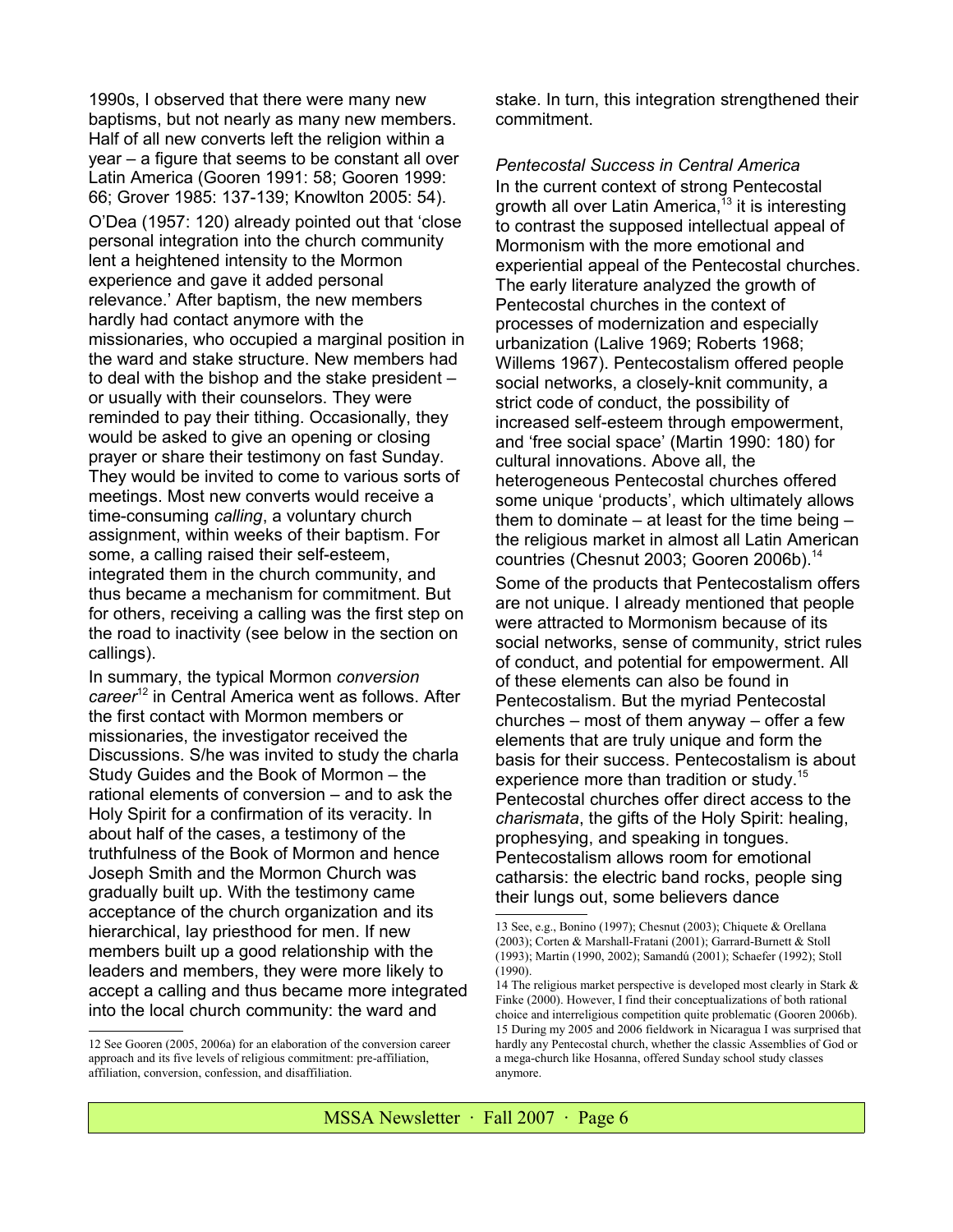themselves into a trance, and famous international preachers can put hundreds of people unconscious ('falling in the Spirit'). In short, Pentecostalism is about experience and emotion; Mormonism is about study and work: serving others in a voluntary calling as teacher, counselor, etc. The myriad Pentecostal churches are still mostly  $-$  though certainly not all  $-$  in the early stages of institutionalization. The routinization of charisma is only just beginning and the institutionalization process is causing conflicts in some Pentecostal churches. Mormonism, on the other hand, has been thoroughly institutionalized, rationalized, and even bureaucrationalized – in classical Weberian form (Weber 1978) – at least since the 1950s.

People looking for intense religious experiences and emotions may thus find that Pentecostalism caters better to their needs. These people might join the Mormon Church for a while, but they will almost certainly become inactive within a few months. Conversely: people with a more intellectual approach to religion might become disillusioned after some months of singing and joyous clapping in a Pentecostal church. Should they happen to come into contact with Mormon members or missionaries, they might find out that the LDS Church is better suited to their preferences. People pursuing their options on the religious market may not try out one church and another as if test-driving a Ford or Chrysler,<sup>[16](#page-6-0)</sup> but if they do not like the church they are in, they will certainly look for another one better suited to what they consider important in a church. This explains why the desertion rates in Pentecostal churches all over Latin America are very similar to the fifty percent drop-out rates of Mormon converts after the first year.

In Mexico, for example, '68 per cent of those baptized in Evangelical churches in the 1980s had dropped out by the end of the decade' (Bowen 1996: 225). Based on Bowen's extensive surveys in over 40 Mexican congregations, the total disaffiliation rate in Pentecostal churches was 43 percent, meaning that a little over half of all those who once belonged to a Pentecostal church actually stayed in it (Bowen 1996: 70-71, 218-219).

In summary, Pentecostalism offers intense religious experiences and emotions in a context of urbanization and (often) political turmoil. Pentecostal churches offer direct access to the gifts of the Holy Spirit: healing, prophesying, and speaking in tongues. As with Mormonism, people were also attracted to Pentecostalism because of its social networks, sense of community, strict rules of conduct, and potential for empowerment. The high inactivity rates in Pentecostal churches of up to almost fifty percent are quite similar to Mormonism in the region.

Following O'Dea, the subsequent sections will explore the connections between sources of strain and conflict in Mormonism – callings, machismo, and inactivity – and local leadership performance in Central America.

*Sources of Strain and Conflict, One: Callings* O'Dea (1957: 222 ff.) identified various sources of strain and conflict in the North American Mormon Church of the 1950s, which will obviously be different in contemporary Central America. Influenced by the secularization thesis, O'Dea (1957: 222) wrote that 'Mormonism's greatest and most significant problem is its encounter with modern secular thought.' The rising levels of education among LDS members would create a strong current of intellectuals, who would inevitably get into conflict with the church leadership. Mormon orthodoxy would ultimately drive more liberal intellectuals away or into a less active membership status (O'Dea 1957: 222-240). O'Dea foresaw events that would happen fifty years later. The September 1993 excommunication of six prominent intellectuals discouraged active LDS scholars to study the Mormon Church with methods from the social sciences or humanities.<sup>[17](#page-6-1)</sup> No such disputes exist as yet in Latin America, where there are still very few LDS scholars – especially in these disciplines – anyway .

O'Dea (1957: 241-242, 242-245, 253-255) was also prophetic by foreseeing already the tensions between rationality and charisma, political conservatism versus social idealism,

<span id="page-6-1"></span><sup>17</sup> For an illuminating look at the 'September Six,' see Shipps (2000: 198-203). See also Annus (2006: 109-111).

<span id="page-6-0"></span><sup>16</sup> Gooren (2006b: 57).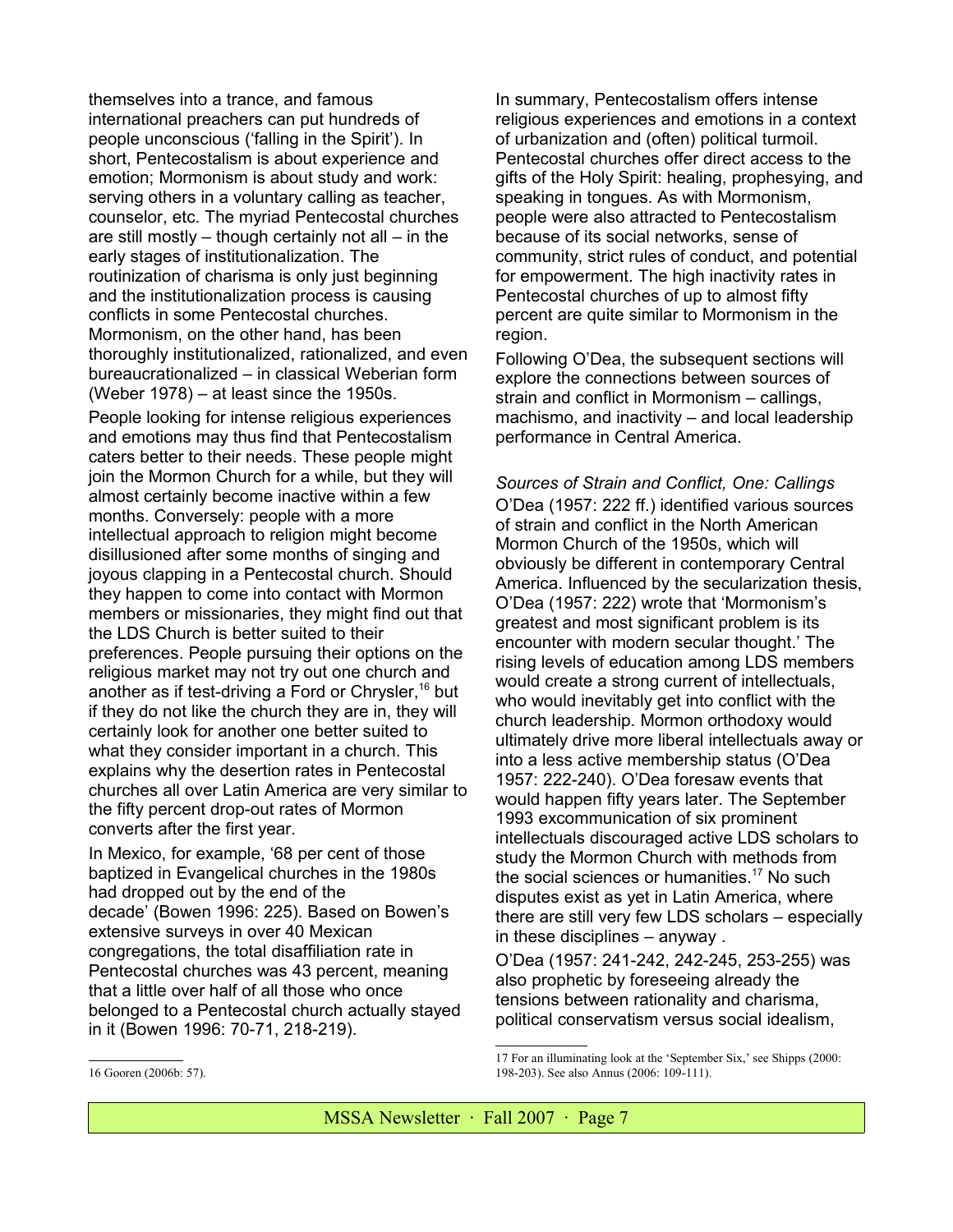and between authority and individualism. These tensions were also visible in the interaction between members and the church organization in Central America. The main problems, in Central America and all over the world, seemed to be the church's demands on its members and, partly connected with this issue, the performance of local church leaders (Brown 1978; Craig 1970; Gooren 1999; Hawkins 1988; Knowlton 1996; Tullis 1980).

In a later work on the sociology of religion, O'Dea (1966: 90 ff.) noted that the institutionalization of religion always faced 'a set of structurally inherent dilemmas', which subsequently caused 'internal strains and functional problems' in the churches concerned (ibid.: 90). O'Dea (1966: 90-97) identified five such *dilemmas of institutionalization*.

I argue that the *dilemma of power* is important for the LDS Church in Latin America. O'Dea (1966: 96-97) noted that the routinization of religious charisma invariably led religions to seek protection from worldly authorities and thus to accumulate worldly power. This is essentially what happened in Deseret in the  $19<sup>th</sup>$  century and why Joseph Smith entered state and even national politics since the 1840s (O'Dea 1957: 63). In Latin America, however, the Mormon Church has little hope of making an alliance with worldly governments: the Roman Catholic Church beat them to it. Instead, the institutional dilemma of power has consequences for local LDS congregations in Central America. I will demonstrate below that there is a direct link between bad leadership performance, especially at local ward and stake levels, and the high inactivity rates in Central America.

The dilemma of *mixed motivation*, as church offices gradually become paid jobs, is addressed by Mormonism through its lay priesthood and volunteer assignments (callings). In O'Dea's (1966: 91) own words: 'Institutionalization involves a stable set of statuses and roles, defined in terms of functions, upon which are incumbent rights and obligations.' Because the Mormon Church generally uses volunteers and usually rotates callings after three to five years, there is no established clergy. But the church bureaucracy could cause problems for its leaders (see below) and could foster alienation among its members, much more than the supposed alienation caused by the wearing-out of religious symbols over time (ibid.: 92).

The Mormon Church requires from its (active) members a very strict morality. Only members 'in good standing,' about one-fourth of all registered members in the Central American LDS wards I studied, will receive a *temple recommend*. This is a card which allows one to enter the temple and participate in essential rituals. Faithful members are required to pay their tithes, follow the Word of Wisdom (abstaining from coffee, tea, and alcohol), and obey the commandments (especially the law of chastity, which condemns sex before marriage). The church also demands that members spend many hours a week in church meetings, study the scriptures and the manuals and fulfill the obligations of their callings.

Three-quarters of all active members in the La Florida ward I studied in Guatemala City had a calling. Bishop Mario of this ward said:

> *Any calling in church provides the opportunity to serve. The whole point is that the person who's called finds the way to serve the others in his calling.[..] Any assignment, any calling in church, gives this blessing of knowing that you're useful for other people.[..] It gives you life experience (Gooren 1999: 169).*

In most cases, receiving a calling will strengthen a member's church commitment. In Guatemala, Patricio returned to the Mormon Church after God helped him to stop drinking. He received a warm welcome in his ward after many years of backsliding and inactivity:

> *About two days later the bishop came and asked if I'd accept a calling as second counselor of the bishop. I even started to cry. How was it possible that I'd moved away and there's so many who deserve it more than I, and I even failed… When I was in church before I never had a calling. Nothing.[..] Never. But he told he this would help me and really: it did! (Gooren 1999: 162).*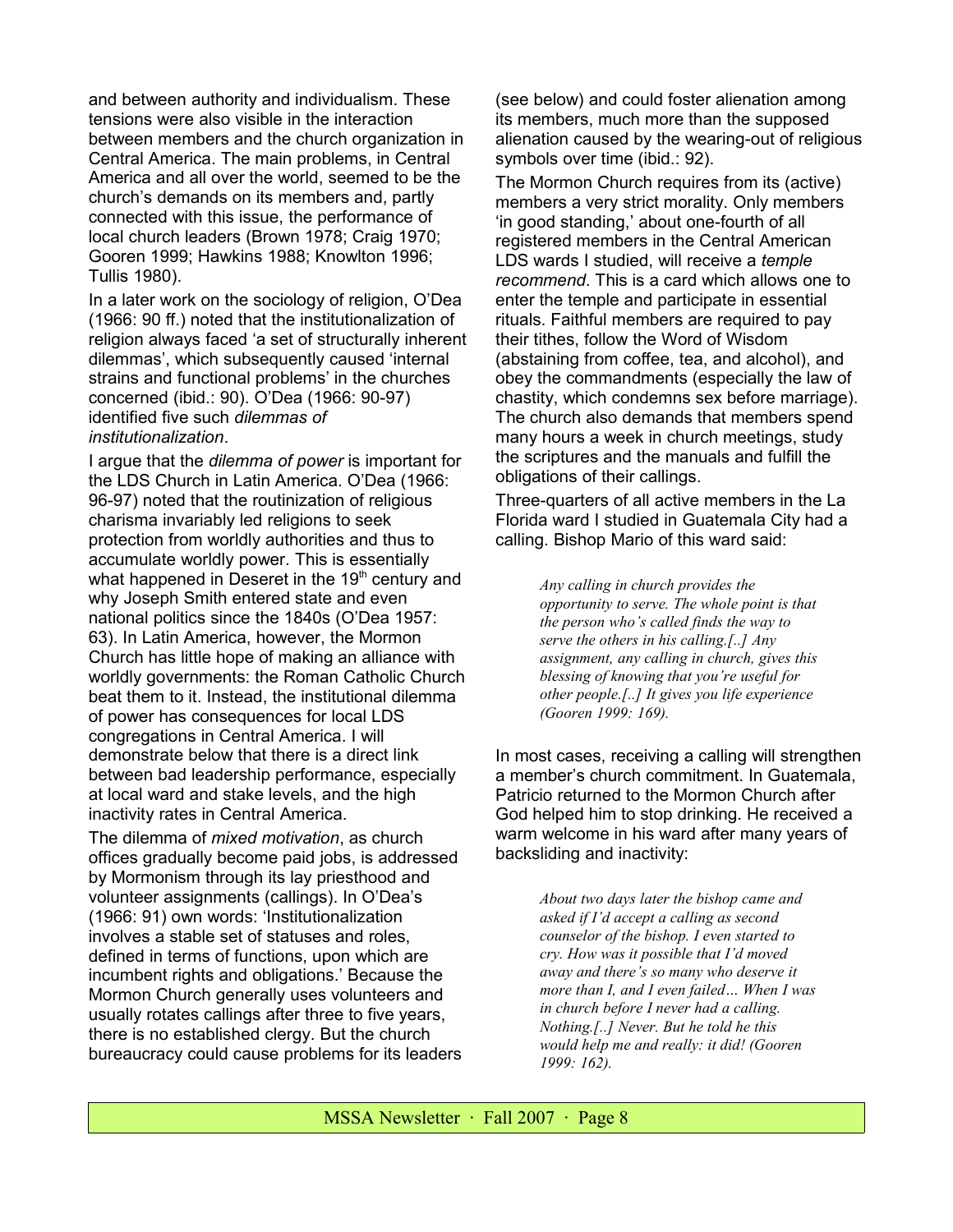But Bishop 'A' in San José, Costa Rica, also uttered a warning:

> *A calling is not a guarantee for instantaneous success. Many people have to grow into it, that's exactly how it's meant to be (Gooren 1991: 25).*

The situation of most LDS members in Central America was very different from the United States. Hence, performance in callings was often problematic in Guatemala:

> *The top-down authority model with rotating voluntary callings is probably very well suited to the United States, with its high levels of organization, education, and prosperity. However, the situation of LDS members in a Guatemalan low-income neighborhood like La Florida is radically different. A hard life, marked by poverty and health problems and low schooling, makes performance in callings generally sub-standard. New members often find it hard to handle a calling and many shirk responsibility (Gooren 1999: 85).*

Growing into a calling was supposed to raise commitment and bring life experience to new members; church leaders were responsible for encouragement and coaching during this process. Although most members had a calling, there are only a dozen or so really important leadership positions at the ward level. The church seemed to prefer to recruit young leaders in Central America and other growth areas like Africa (Gooren 1991: 58). Young leaders were expected to be more open to instruction.[18](#page-8-0) Former Church President Spencer W. Kimball succinctly summarized what was expected of good church leaders:

> *This kind of leader must have a strong feeling of responsibility, moral courage, and a will to complete his responsibilities against all odds. He will need to develop good judgment and effective administration, always as guided by the spirit.*

*He recognizes and acknowledges the work and the worth of others. He has a warm*

*personal relationship with people and he commands their respect by his treatment of them, He exerts influence with, rather than power over, his people. He listens attentively and sympathetically[..] He encourages self-responsibility in others (Brown 1978: 108).*

In a nice understatement, church authority Harold Brown recognized that President Kimball's standard was a high one.<sup>[19](#page-8-1)</sup> In truth, the members' performance in a calling was always directly linked to leadership performance. Local LDS leaders in Central America were generally young, inexperienced, and often quite authoritarian:

> *Bishops and stake presidents are simply unable to imitate the North American managerial leadership model.[20](#page-8-2) Young people lack the necessary experience and maturity to perform as leaders. Those few leaders who do function well often stay in office too long, because there is nobody to replace them. This sometimes makes good leaders complacent, thus destroying leadership dynamism. Good leaders often find it hard to delegate responsibilities to church organizations like the Quorum of Elders or the stake High Council. They lack confidence in ordinary members (Gooren 1999: 85).*

Local LDS leaders preferred to handle almost all issues themselves, instead of delegating them to groups, like the Quorum of Elders. Hence the role of the *bishopric*, consisting of the bishop and his two counselors, was vastly inflated in Costa Rica, Guatemala, and Nicaragua. The same process was visible for the stake council: although the high council was very active, most members preferred to deal directly with the stake president (Gooren 1991: 35; Gooren 1999: 85, 90, 93).<sup>[21](#page-8-3)</sup>

#### A lack of self-confidence among teachers made most Sunday school classes boring and thus

<span id="page-8-0"></span><sup>18 &#</sup>x27;Being teachable' is the expression that is often used (Gooren 1991: 17).

<span id="page-8-1"></span><sup>19 &#</sup>x27;As you might imagine, not all stake presidents and leaders, either in the United States or in Latin America, meet the ideal criteria set forth by President Kimball' (ibid.). 20 See also Reynolds (1978: 16).

<span id="page-8-3"></span><span id="page-8-2"></span><sup>21</sup> Ryan Cragun noted in an e-mail (June 21, 2006) that this also happens to some degree in the United States.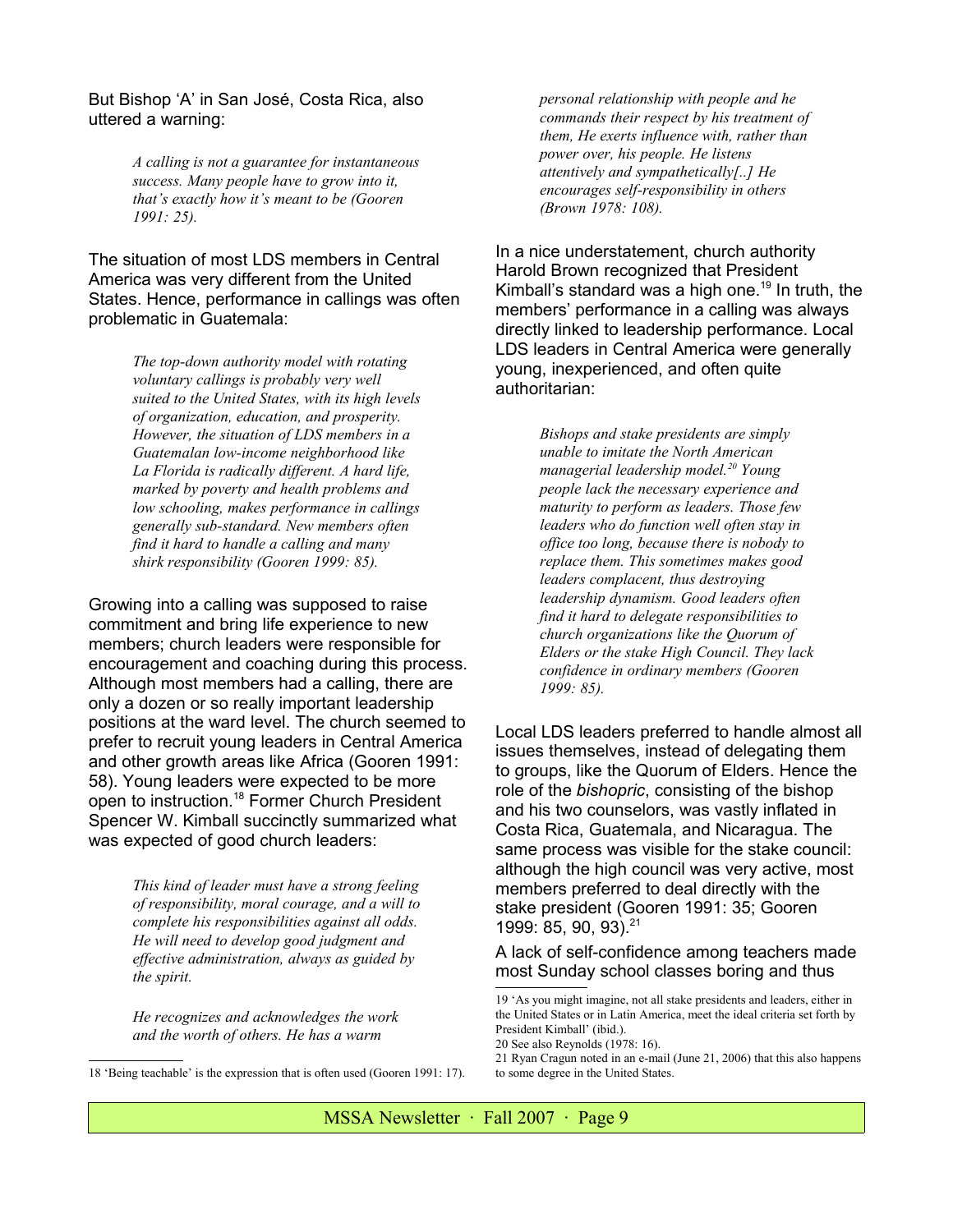reduced participation of visitors. Insecure leaders and members preferred to follow the manuals to make sure they got things right. A lack of selfconfidence among many (new) members strengthened the authoritarian attitudes of some leaders: many new converts simply wanted to be *told* what to do, instead of finding out for themselves.

The LDS leadership in Costa Rica, Guatemala, and Nicaragua was certainly more authoritarian than in the United States (although the Utah-born mission president in Costa Rica was quite authoritarian as well). Authoritarian leaders in Central America often presented their orders as divinely-inspired messages, making it hard for members to question them (Gooren 1991: 36). $^{22}$  $^{22}$  $^{22}$ But where did this authoritarianism come from in the first place?

*Sources of Strain and Conflict, Two: Machismo* Tullis (1980) identifies hierarchical and *machista* elements in the local cultures of Latin America as important factors in the problems surrounding leadership performance:

> *Cultural inclinations [..] have led to some ecclesiastical and leadership atrocities in Latin America.[..] As it is the most prepared and qualified people who tend to speak up against abuses [..], they find their own membership status placed in question. They are either cowed or driven underground. The Church is therefore not able to enjoy the benefit of its most able people because they are afraid to become involved. Such behavior turns counselors and advisors into 'yes men' who refuse to voice a disagreement with their leader even in private counsel (Tullis 1980: 72).*

The highest church leaders are well aware of the cultural conflicts that are caused by conversion to Mormonism, especially the problem of machismo. This is a quote from Regional Representative Harold Brown, from the BYU Centennial conference in 1976:

*Paternal or maternal authority as exercised in Latin America ranges from tender understanding to despotic paternalism.[..] A male child frequently is given a position of deference and privilege within the family relative to his sisters. Indeed, he often grows up "spoiled." Thus begins the attitude of male dominance, rather widespread in Latin America, popularly called machismo. In its traditional packaging, this element of self-esteem is incompatible with the gospel and LDS culture because it relates more to privilege than to responsibility, more to self-assertion than to cooperative action (Brown 1978: 111).*

The LDS mission president in Costa Rica identified the training of capable leaders as the biggest challenge for the Mormon Church in Latin America. He thought pride was the main problem for men in the region. An LDS missionary from California told me: 'Men have big egos here' (Gooren 1991: 45).

*Machismo* is easier to describe than to analyze. Lancaster's first description in his classic study of machismo presents it as the mirror image of appropriate *women's* behavior in Nicaragua:

> *Feminine action emphasizes planning over risk, self-abnegation over self-promotion, domesticity over worldliness, action in and through networks rather than interpersonal competition (Lancaster 1992: 93).*

From this passage, it logically follows that men influenced by machismo will like risks, indulge in self-promotion, enjoy 'the world', and above all like to compete with other men. The main elements of this male competition seem to be the number of women they can have sex with, the number of children they can father (usually with different women), the amount of alcohol they can stomach, and  $-$  occasionally  $-$  the number of fights they can win. Machismo is primarily about power relations with other men and not so much with women (Lancaster 1992: 236).

This may sound like a caricature, but consider

<span id="page-9-0"></span><sup>22</sup> The authoritarianism of LDS leaders in Central America reminds me of O'Dea's (1957: 165) characterization of early Mormonism: 'What had developed was a democracy of participation and an oligarchy of decisionmaking and command.'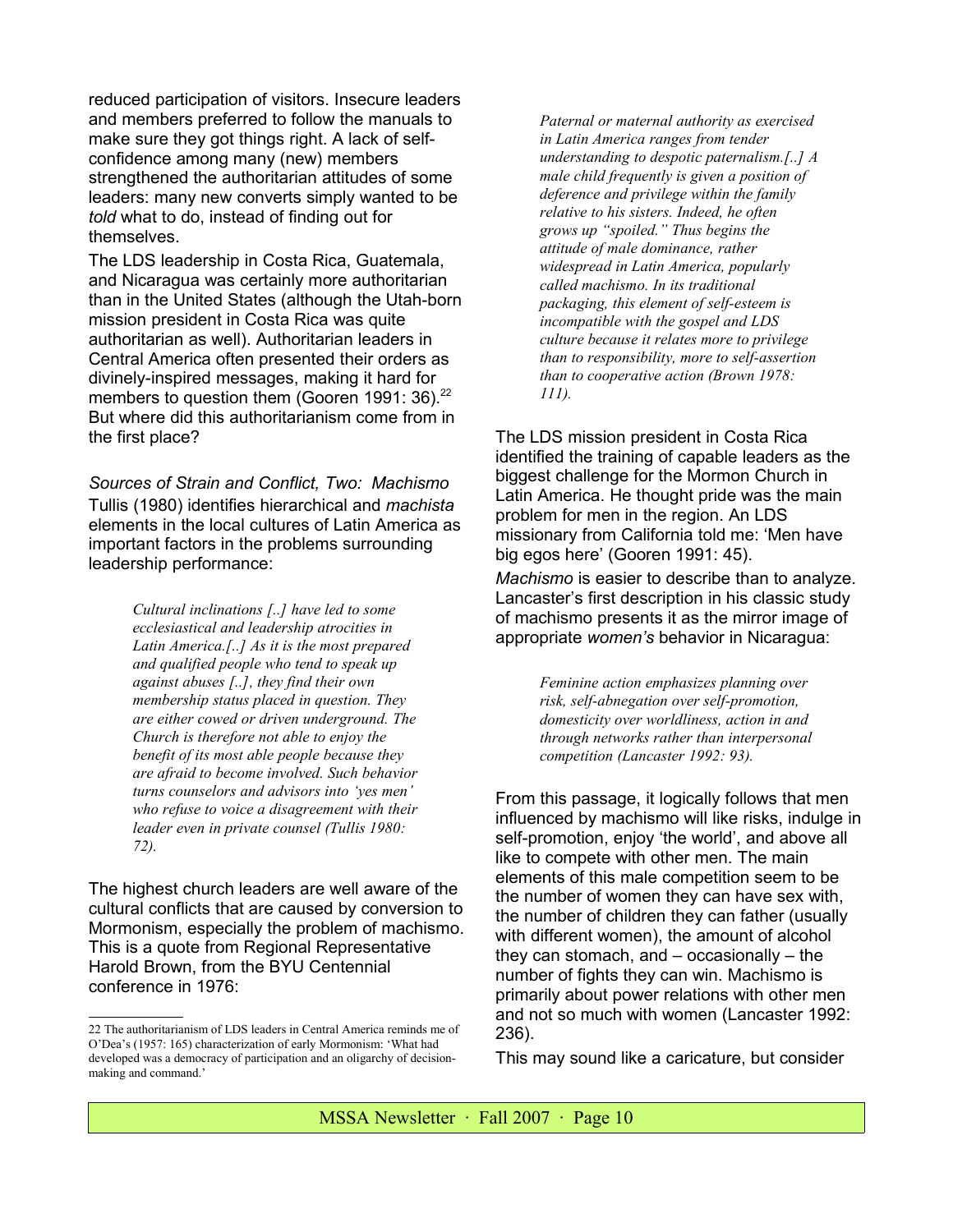another passage from Lancaster's fascinating study of machismo and power in Nicaragua:

> *What is machismo? Why do Nicaraguan men behave as they do (as Nicaraguan women vigorously complain): beating their wives, simultaneously fathering children in multiple households, abandoning compañeras and children, gambling away hard-earned money, and drinking to excess? (Lancaster 1992: 235).*

Lancaster's answer is that men are afraid to lose their dignity, their honor. They are afraid to be seen as a homosexual and thus to be ridiculed by other men and women. Machismo kept both men and women locked in conduct that was negatively affecting family welfare. Conversion to evangelical churches, or to Mormonism, provides one possible way out of this conduct:

> *[Evangelism] strengthens the social and economic base of the family by prohibiting competing activities such as drinking, dancing, and (directly and indirectly) contact with other women. Perhaps more important, Evangelism [or Mormonism, HG] provides a social alternative to male 'street culture.' [..] Men who lead virtuous lives can gain recognition and respect from the congregation when they participate in preaching and leading the hymns at the nightly meetings (Bossen 1984: 175).*

The connections between gender roles, machismo, conversion, and the household are most thoroughly analyzed, although perhaps slightly idealized as well, in the classic study by Elizabeth Brusco on evangelicals in Colombia:

> *With conversion, machismo is replaced by evangelical belief as the main determinant of husband-wife relations. The machismo role and the male role defined by evangelicalism are almost diametrical opposites. Aggression, violence, pride, self-indulgence, and an individualistic orientation in the public sphere are replaced by peace seeking, humility, self-restraint, and a collective orientation and identity with the church and the home.[…] In evangelical households the*

*husband may still occupy the position of head, but his relative aspirations have changed to coincide with those of his wife (Brusco 1995: 137).*

Ramiro provided a good example of this process happening in the Mormon Church in Guatemala City. Ramiro was a second-generation Mormon, who had drifted away from church and became inactive during his adolescence. He led a very machista life and continued with this in part after his marriage at 25:

> *After we got married I still drank for a time. Maybe what made me reflect was when my first daughter was born and the responsibilities of the home became greater. We needed more money to live on and sometimes there wasn't enough and I felt a bit irresponsible. All of this made me reflect and think about improving my situation. Because when you're in this environment you waste a lot of money. You're not particularly interested in the state of your family [..]. But I tried to correct this error by becoming active in church. So there I started to improve my situation (Gooren 1999: 156-157).*

In many of the lower-class Mormon families I studied in Costa Rica and Guatemala, however, the men were not active in church. They had dropped out because of conflicts with other members – like Miguel in Guatemala City (Gooren 1999: 164) – or they stopped going to church because they valued their freedom too much. That is, many men initially came to church and got involved in a calling. But after a while, they found church life tedious and resented the many hours a week they spend on church affairs. They started neglecting their callings. If they still had many non-member friends, they might be invited to go out together. Mormons are not forbidden to see a film or go to a bar, but the temptations are routinely stressed: non-Mormons drink and flirt in these places. If they experienced marital problems, many men found it easier to follow the patterns of machismo – spending most time outside the home – than to talk openly about these problems with their wife.

MSSA Newsletter · Fall 2007 · Page 11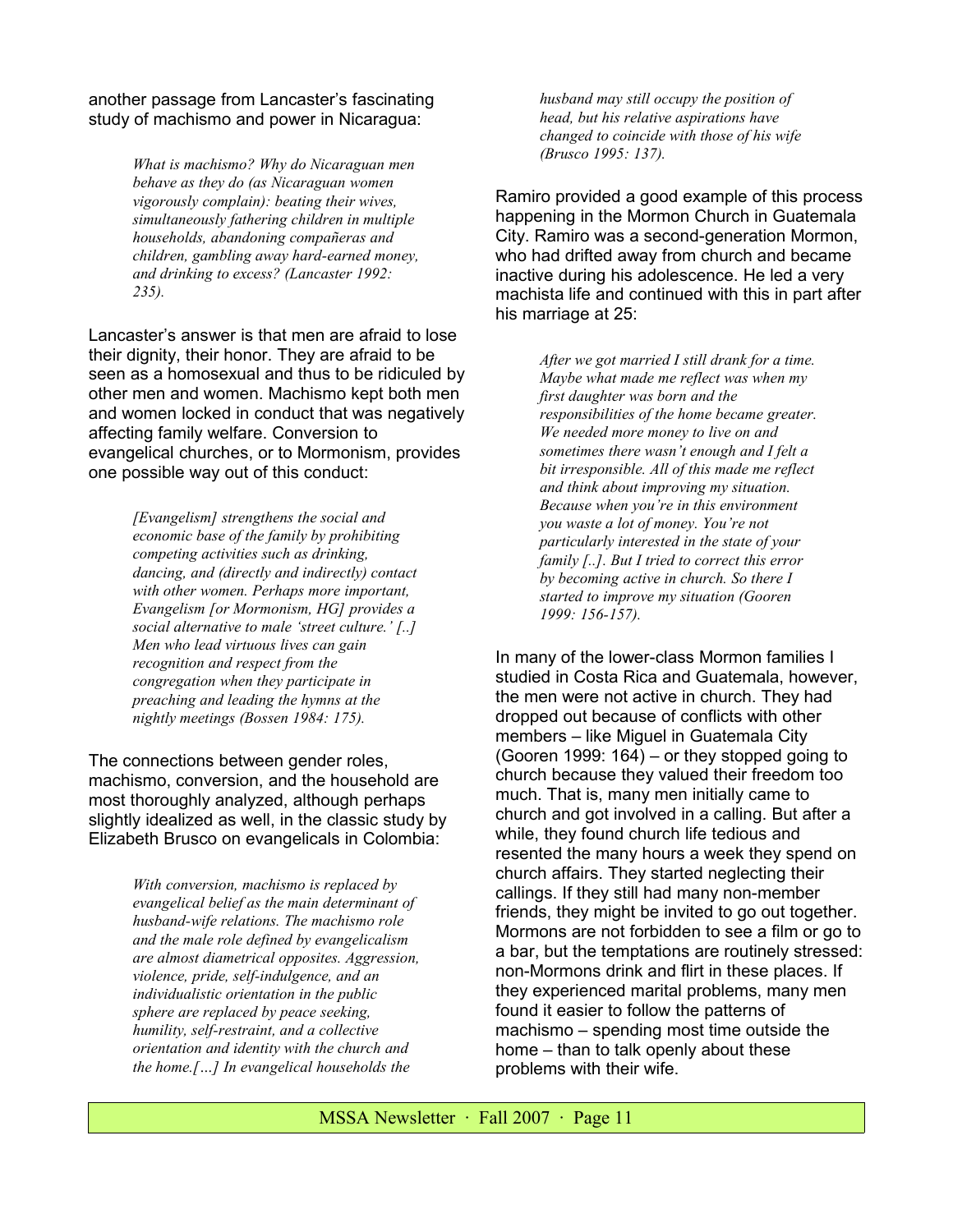If active male members persisted in leading a life of drinking, gambling, and womanizing, they were censured and – if failing to repent – ultimately excommunicated by their bishop. This happened to 50-year-old 'C', the father of a big and highly active Mormon family with three daughters and one son in San José, Costa Rica (Gooren 1991: 22-23). 'C' cared nothing for the church and ridiculed his wife and children, who spent many hours a week there.

> *Active Mormons 'in good standing' (i.e., core members) were not supposed to cheat on their spouses or drink alcohol. The social control in the ward strongly discouraged even flirting between people who were not married (Gooren 1991: 47). Mormon machismo in matrimony was expressed mainly in another way: the husband would force his views on his wife. This often resulted in a lack of communication and a tense situation. A typical example could be found in Costa Rica with husband 'K' (bank employee, 28) and spouse 'L' (housewife, 32) and their two children.*

K was a second-generation Mormon whose parents divorced when he was twelve. His mother subsequently dropped out of church, but his father was an important leader in the Paseo Colón ward on the other side of San José. K was a lukewarm member in the *affiliated* category, until he served his mission in Panama in 1981-83. There he met his future wife L. Their seven years of marriage were not easy: K was a congenial man, but he could go into a temper when he felt dominated by his wife. L had a strong character. As the secretary of the stake high council, K was away from home on most nights, which suited both well.

But K was determined that they leave their rented home in Curridabat, near the homes of L's mother and sister, and move in with his father in Moravia. L was resisting him, because living in Moravia meant going to another LDS ward and thus losing contact with her friends and her brother in her current ward. She also feared seeing her mother and sister less. L became disillusioned when she saw that some church leaders, like the bishop, supported her husband. When she told her

bishop of her marriage problems, he told her to talk it out with her husband K. But the bishop told K in private that he should find a psychologist to treat his wife. L was very upset about this breach of confidence; the stake president seemed to agree with her. But since her husband was adamant, L had no choice but to accept the move (Gooren 1991: 25, 53).

The hierarchical, top-down organization of the LDS Church would seem to strengthen some elements of machismo, like the authoritarianism, while helping to weaken other elements (like adultery and alcohol abuse). The LDS Church manuals and magazines always stressed family harmony and counseled couples to talk openly, respect each other's opinions, and to share responsibilities (Gooren 1991: 47). In Central America, this strengthens women's capability for empowerment.<sup>[23](#page-11-0)</sup> In some cases, the marriage problems were structural and ended in a divorce. Although Mormons are not forbidden to go through a civil divorce, and LDS divorce rates are similar to mainstream US society,<sup>[24](#page-11-1)</sup> dissolving a marriage sealed 'for time and eternity' in a temple was extremely difficult. Additionally, divorce after civil marriage carried stigma and social consequences in the religion. If the husband left, so did the priesthood holder of the family (unless there were adult sons). Male Mormons often lost their leadership calling after divorce, although the church usually allowed them to finish their regular 'term' of three to five years. In some cases, a divorce eventually led to inactivity of either husband or wife. $25$ 

*Sources of Strain and Conflict, Three: Inactivity* I noted above that for some new converts, like Patricio in Guatemala, receiving a calling helped them to become integrated in the ward organization. But for others, receiving a calling was a pressure they were not able to deal with,

<span id="page-11-0"></span><sup>23</sup> O'Dea (1957: 249) thought that early Mormonism 'came very close to accepting the equality of women with men.' Women in Utah received the right to vote already in 1870. Typically, the increasing institutionalization of the church weakened the position of women in the LDS Church (O'Dea 1957: 250).

<span id="page-11-1"></span><sup>24</sup> O'Dea (1957: 141) already noted in the 1950s: 'the rate of divorce is high in Utah and among Latter-day Saints.'

<span id="page-11-2"></span><sup>25</sup> For the US, see also Bahr & Albrecht (1989) and Heaton *et al.* (1994). For Belgium, see Decoo (1996: 102, 108).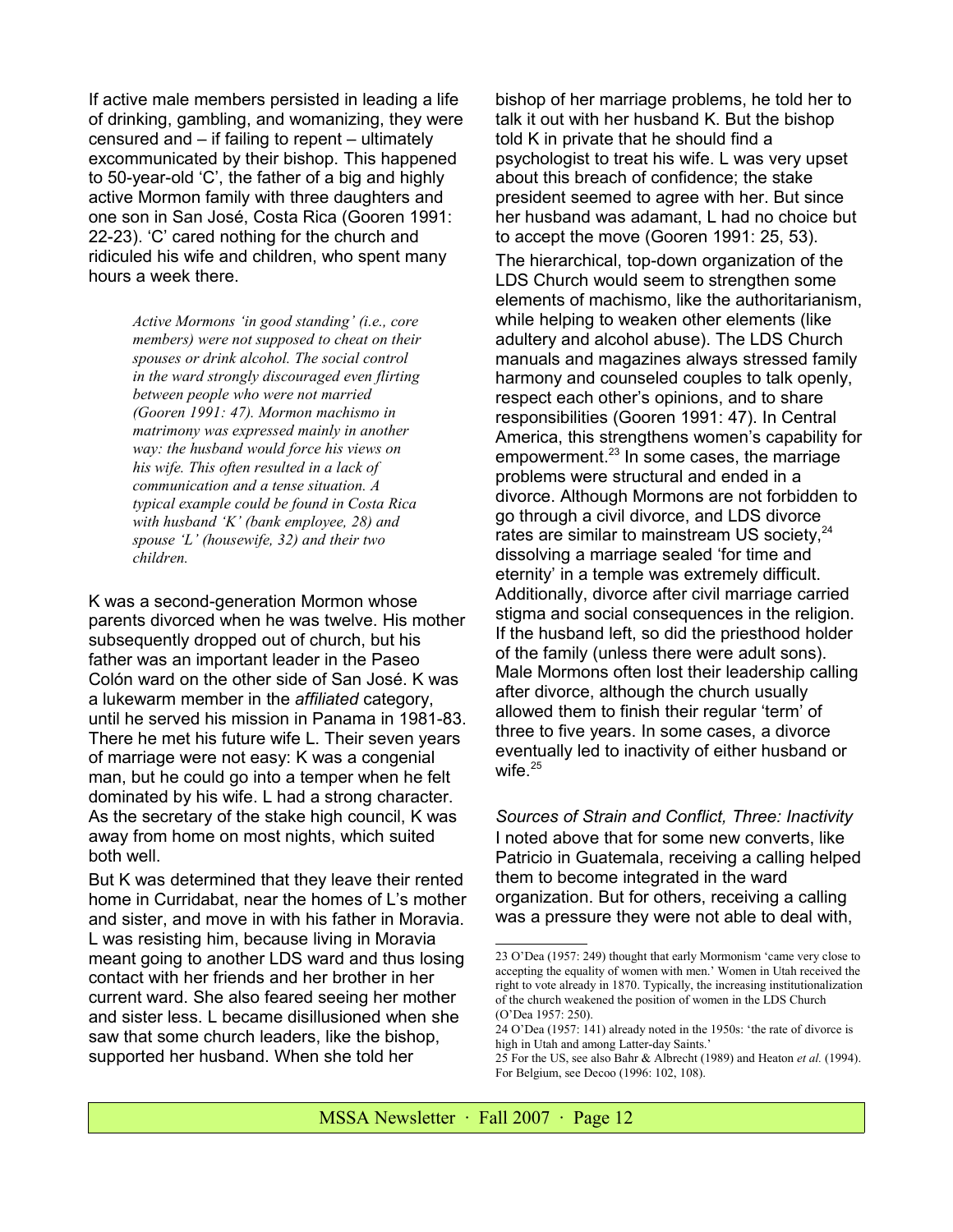hence they dropped out (Gooren 1999: 170). If the testimony of the new member was (still) relatively weak, if outside pressure from nonmember relatives was strong or if no good rapport was established with leaders, the new converts would most likely drop out. Other important disaffiliation factors were the time and money demands the church made (Gooren 1999: 207; Mauss 1996: 240) and backsliding into alcohol problems (Gooren 1999: 163-165). Since many new converts were attracted to the smooth church organization, many dropped out when it proved to be anything but smooth. Knowlton (1996) mentions the weak church organization as the main factor in the high inactivity rates. I noted earlier that inactivity is often directly related to bad leadership performance (Gooren 1999: 85; Tullis 1980: 72).

However, inactivity was also related to the new converts' experiences with the older members in general. 'Veteran' members were supposed to coach new members and even to become friends with them. But I noticed in Costa Rica that only a handful of the most active members would regularly devote attention to the new members. Most of the older members showed a definite *lack* of interest in the newcomers, which came as a cold shower after all the attention the (North American) missionaries devoted to them (Gooren 1991: 33). The LDS wards in Costa Rica and Guatemala had campaigns to visit inactive members and ask why they dropped out. However, only a handful of these people returned to church. LDS leaders put more emphasis on prevention: they wanted the older members to coach the converts through the whole recruitment process. Bishop A in Costa Rica mentioned older members setting bad examples – cheating, gossiping, radiating pride and arrogance – as the prime reason why new members became disillusioned in the church and dropped out (Gooren 1991: 34). But the bishop also acknowledged that some people took the step of getting baptized into the church too lightly and without sufficient preparation or instruction. The new converts, the older members, and the missionaries were *all* failing here, he thought (ibid.).

The Utah-born LDS mission president in Costa Rica mentioned four factors causing inactivity,

which partly overlapped with the bishop's assessment (Gooren 1991: 34). First, new converts often felt excluded by older members, who were aloof and uninterested in their problems. Second, many new converts never understood the information in the six charlas well: they underestimated the severe responsibilities connected to baptism. Third, a lack of knowledge and a lack of commitment caused people to have a weak testimony of the church. Fourth, the mission president mentioned 'a lack of responsibility among Latins': he thought that many Latinos in general had a hard time fulfilling the promises they made. All of the above factors contributed to the high drop-out rate of fifty percent in the first year after joining. New members found it hard to follow the Word of Wisdom, especially when non-Mormon friends and relatives would offer them coffee. When many new members did not show up regularly in church on Sundays, social control was minimized. But new members who did go to church faithfully and who made a genuine effort to perform well in their calling soon found out that they had to devote many hours a week on church matters. People who lacked the skills or resources for effective time management would be unable to meet the church's demands and hence gradually dropped out (Gooren 1991: 34). In San José, I was able to follow 28 people after their conversion to Mormonism. Only nine people, or about one-third, became wellintegrated into the church organization during the seven months I could observe them. Four others occasionally showed up in church; two people I saw in church only once more. Out of 28 people I monitored, only nine remained active according to the strictest definition and perhaps a total of fifteen – a little over one-half – in the broadest definition (ibid.). These data again confirm that the Mormon Church in Central America is better at *bringing* people in than in *keeping* people in.

So what does it mean to be a Mormon in Central America for those members who remained active in the Mormon Church?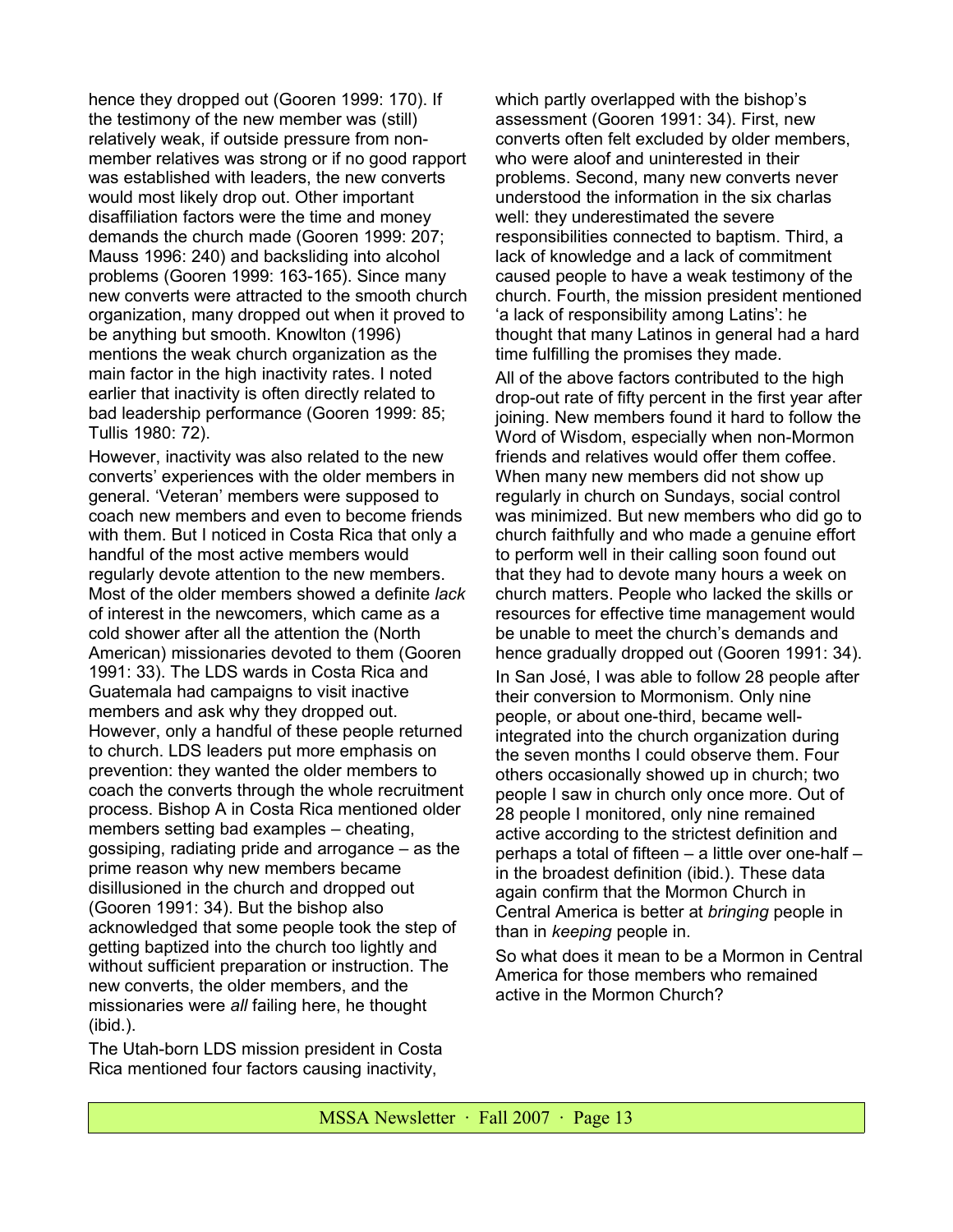# *The Meaning of Being a Mormon in Central America*

Curious as it may seem, the rather obvious question of what it means to be a Mormon – whether in Latin America or in the USA – has hardly been addressed *directly* in the literature on Mormonism. O'Dea (1957: 54-60) identified five important elements of early Mormonism: a new definition of God, new forms of religious expression (the baptism for the dead, endowment rituals, sealed marriages), the gathering of Zion, and – until 1890 – polygamy.

This section probes the meaning of LDS membership in contemporary Central America by comparing experiences from members in Costa Rica, Guatemala, and Nicaragua. The Mormon Church has operated freely in Guatemala and Costa Rica since the 1950s and experienced a boom in the 1980s. By contrast, the left-wing Sandinistas in Nicaragua occupied Mormon buildings and forced the church organization to go underground between 1982 and 1990 (Gooren 2007). A subsequent membership boomed followed in the 1990s.

The question of what it is means to be a Mormon in a certain country is obviously related to the original attractions that Mormonism offered people in the first place. People initially felt attracted to Mormonism because of its organization, its doctrine and spirituality, its practical teachings, its strict rules of conduct, and its social networks. Studying another subject, I analyzed three further meanings of LDS membership in Guatemala: achieving a closeness to God, providing a framework for personal growth and empowerment, and maintaining commitment as an ongoing struggle against backsliding (Gooren 2000: 109-111).

Especially during my fieldwork in Guatemala I could closely observe what being a Mormon meant for people. My Guatemalan LDS informants mentioned the following elements most often:<sup>[26](#page-13-0)</sup>

- 1. a strong focus on the family (cf. O'Dea 1957: 140-142),
- 2. a focus on spiritual progress, including going to the temple and the temple marriage (cf. O'Dea 1957: 133),
- 3. being part of God's Kingdom through belonging to the church community and obeying its rules,
- 4. being different from other people by complying with the Word of Wisdom (try drinking no coffee in Central America!) and the strict moral code of conduct (cf. O'Dea 1957: 146). $27$  and
- 5. spending many hours (between four and nineteen hours a week!) on church affairs, ranging from the three Sunday meetings, weeknight meetings, proselytizing activities, and preparations for callings and speeches.

The emphases in Nicaragua were slightly different, judging from my recent fieldwork there. The sense of being part of God's kingdom and the sense of being different from others were stronger under the influence of harassment by the Sandinista government (1982-90). The strong focus on the family was always there, but perhaps the focus on spiritual progress and spending many hours on church affairs were of relatively lesser importance. In Costa Rica, the focus on spiritual progress was important, but it was less connected to going to the temple as this was a lengthy and costly process, the closest temple at that time still being in Guatemala City 2,000 miles away.<sup>[28](#page-13-2)</sup> Being part of God's kingdom and hence being different from other people were just as important in Costa Rica as in Guatemala or Nicaragua. The focus on family was always strong, as was the social control on spending many hours on church affairs.

Apart from these country differences, which were mostly connected to the political context, the main differences in how people experienced being a Mormon in daily life were related to their church commitment. Looking closely, an increasing order of importance was visible in the five key elements I identified as relevant to the Mormon identity.

The focus on the family was visible even among *inactive* members, including those who no

<span id="page-13-0"></span><sup>26</sup> Gooren (1999: 2, 154-156, 159, 160, 161-162, 169, 173).

<span id="page-13-1"></span><sup>27</sup> According to O'Dea (1957: 146), the Word of Wisdom 'has become for Mormons a most salient mark of their membership in the church. Together with tithing, it separates the loyal and fervent from the Jack Mormon and the half-hearted.'

<span id="page-13-2"></span><sup>28</sup> The LDS temple in Costa Rica is functioning since June 2000 (Deseret News 2006: 548).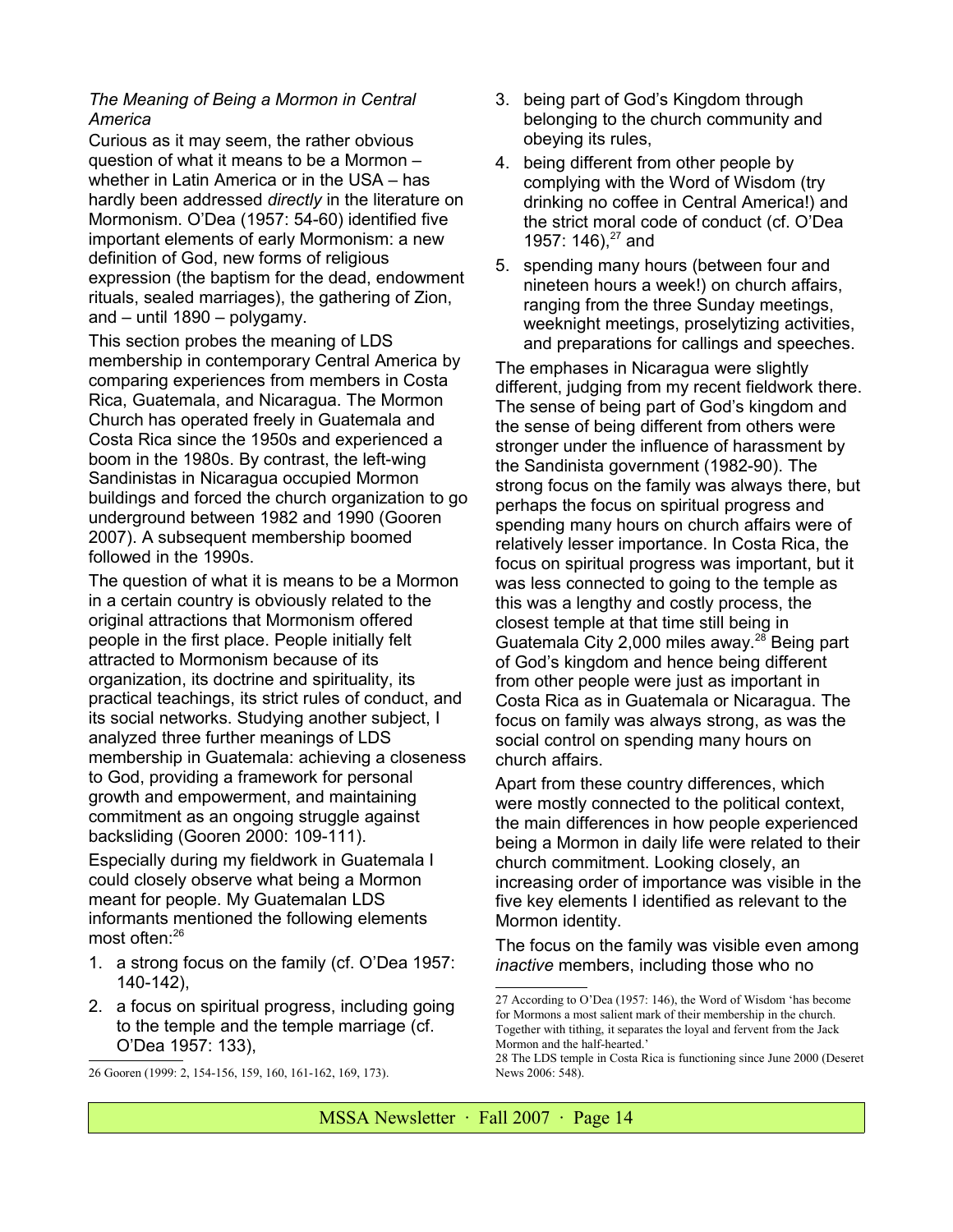longer identified with the LDS Church at all. Many inactive Mormons would probably become Pentecostals in the long run. The local culture in Central America idealized family life, although the role of the husband was considered secondary to the wife, especially in the education of the children. In Mormonism, both parents shared in this responsibility. Only the affiliated and core members connected this focus on the family to the idea of spiritual progress. Although most informants typically talked about their *individual* spiritual progress, Mormon teachings closely connect this element to their spouses and their children (Gooren 1991: 46).

The third element, being part of God's kingdom through belonging to the church community and obeying rules, also worked out differently for different sorts of members. *Affiliated* members still felt part of God's kingdom, even though they did not always show up on Sunday for Sacrament and Priesthood (or Relief Society) meetings. But these affiliated members did not know much about the unique history of the Mormon Church, after Joseph Smith's first vision and the foundation of the church's 'charismatic bureaucracy' (Bushman 2005: 258). Affiliated members who still complied with the Word of Wisdom doubtless felt a stronger connection with the church. Church leaders and members expressed confidence that following the church rules concerning morality, sexuality, and food helped people in their spiritual progress. Besides, it also strengthened their family life.

Complying with the many church rules also heightened the sense of separation of *core members* from non-members in mainstream Costa Rican, Nicaraguan, or Guatemalan society. Through machismo, sexuality was strongly present in the street life in all of these countries. By *not* engaging in looking, flirting, or talking to members of the opposite sex, committed Mormons enhanced their sense of being different from other people. Every day, Mormons were challenged to prove their worth, to assess their spiritual progress, to fight the possibility of backsliding.**[29](#page-14-0)** Many of the affiliated members

found it impossible to comply with all of the church's demands, especially the taboos on coffee and tea (and alcohol).

Finally, it should be clear by now that only the core members spent an average of between five and twenty hours a week (Gooren 1999: 173, 196) on church matters. This included not only the three hours they spent each Sunday in church, but also activities to prepare for their calling responsibilities, doing church administration work (i.e., filling out forms), and participating in church meetings. People with administrative or teaching callings needed five to ten hours a week, but leaders in Guatemala routinely needed between eight (bishopric counselors) and eighteen (the bishop himself) hours a week. Mormon commitment required great amounts of time to be dedicated to the church. In the form of tithing, people were also expected to donate money to the church. I concluded that almost everybody in Guatemala City was occasionally skipped paying their tithing, while those that did comply rarely donated a full ten percent of their income (Gooren 1999: 196). The bishop was the only one in the ward who really knew how much everybody was paying. He awarded the temple recommend to all members who regularly tithed. These were the members in good standing: the core members.

#### *Conclusion*

I showed that the number of registered members was actually a poor indicator of LDS penetration in Central America, since the inactivity rate hovered around fifty percent (or higher). I argued that inactivity and the meaning of LDS membership in Central America were closely related; they are like two sides of the same coin. Many new members were unable to make Mormonism an important element of their lives. In this conclusion I elaborate my typology of LDS members to help analyze the meaning of membership in Central America.<sup>[30](#page-14-1)</sup> I think that the

<span id="page-14-0"></span><sup>29</sup> The parallel with Pentecostalism is obvious here. I am also reminded of Max Weber's Protestant ethic thesis: individual action becomes rationalized, because continuous evaluation of each act is necessary to probe its possible effects upon one's salvation (Gooren 1999: 6-7; Weber

<sup>1958: 117, 136).</sup>

<span id="page-14-1"></span><sup>30</sup> My dissertation distinguished four types of members: inactive members, less active members, more active members, and voluntary leaders (Gooren 1999: 84-85). LDS missionaries in Costa Rica had their own membership classification. Article 6 from the apocryphal articles of faith for missionaries read: 'We believe in the same organization that existed in the primitive church, viz.: active members, inactive members,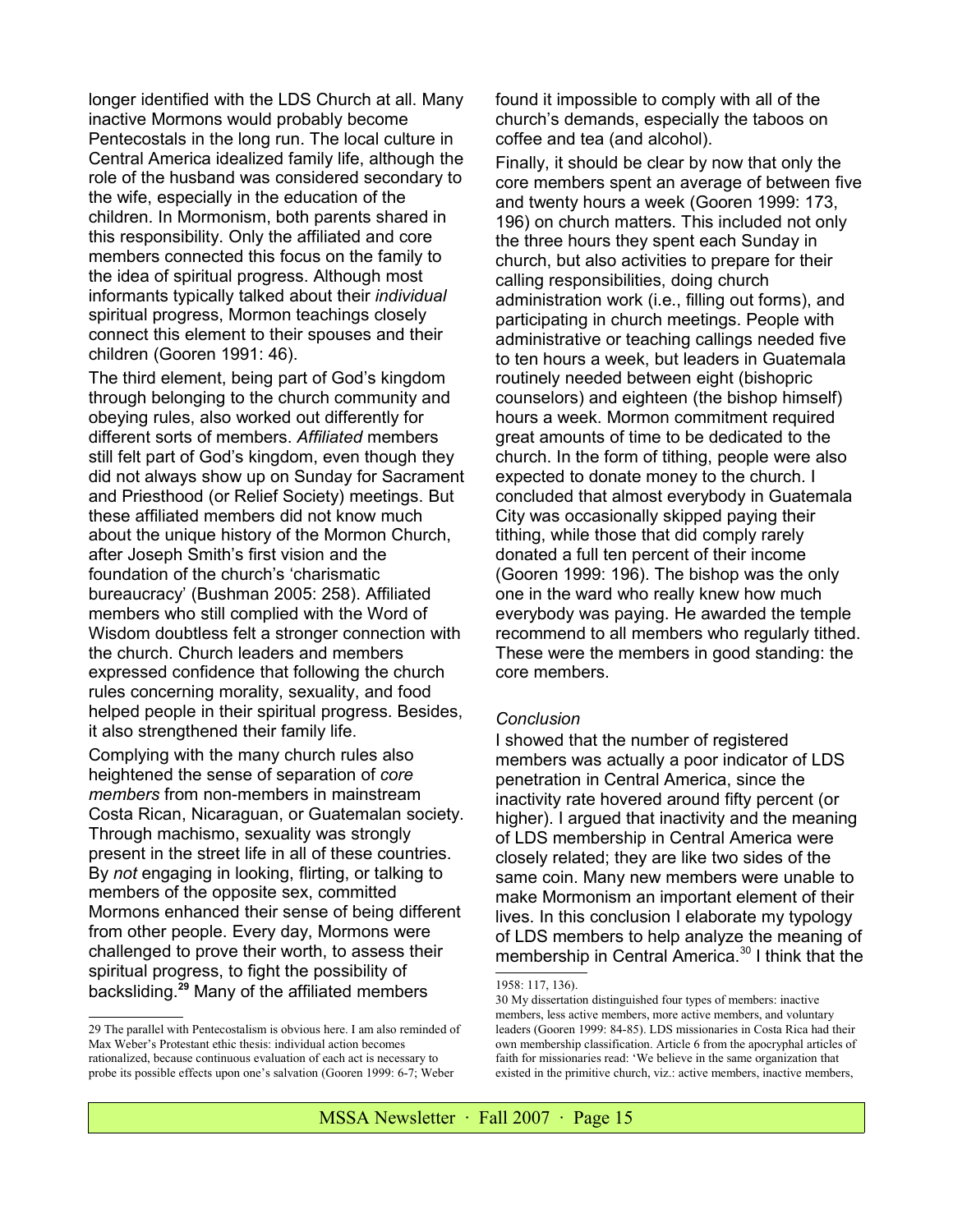meaning of being a Mormon was ultimately connected to the question of what type of Mormon member we were talking about. I think there were at least four 'ideal typical' membership categories in Central America.

*Apostates* were ex-members who no longer considered themselves Mormons and who had often joined another church. They came into contact with the LDS missionaries, received the charlas (Discussions) and were baptized, but Mormonism did not offer what they were looking for. Most of these people were now active in a Pentecostal church; others may have returned to the Catholic Church or became disaffiliated from organized religions altogether. Hence, calling all of these people 'inactive members' is a meaningless euphemism.

A second category consisted of *inactive members*, who still considered themselves Mormons, although they never went to church. They formed at maximum about half of all registered members. All of the disaffiliation factors mentioned above – bad experiences with leaders and members, a weak testimony, insufficient knowledge of the church, insecurity, bad performance in callings – applied to them. However, they were sufficiently socialized into the church to maintain an identity as Mormons. Some still obeyed the Word of Wisdom, which was at odds with the machista mentality. They shared Mormonism's focus on the family and its emphasis on spiritual growth. Many of them still felt part of the Mormon community, even though they were inactive. Miguel in Guatemala was a good example (Gooren 1999: 164).

*Affiliated members*, the third group, regularly went to church, but they did not comply with all of the membership requirements. Not all of them would be tithing. If they had a calling at all, their performance was probably often sub-standard. For affiliated members, especially those with friends who were not Mormons, backsliding into machismo always formed a risk. Most obeyed the Word of Wisdom, although for a sizeable minority this was a problem: they were occasionally backsliding into drinking a cup of coffee or a glass of *guaro*. Hence, the bishopric did not consider

disfellowshipped members, excommunicated members, dead members' (Gooren 1991: 64).

them to be 'members in good standing' and would not award them a temple recommend. A central feature of Mormonism, temple work, was thus beyond their reach. The 65-year-old carpenter Bernardo in Guatemala City was a typical affiliated Mormon. He did not have a calling, because he said he was 'too old' (Gooren 1999: 168). He admitted having struggled with his alcohol problem for all of his life and claimed that only through the support of the church rules and church members he managed to stop drinking (ibid.: 167-168). He was focused on his family and – less so – on spiritual progress, but he had never been to a temple. He only spent about four hours a week on church matters, the lowest score for all active Mormon informants (Gooren 1999: 173).

Finally, the *core members* conformed to all the expectations of LDS membership and were thus eligible for a temple recommend. $31$  They made up no more than about one-quarter of all registered members. All of them had a calling and carried it out as was expected of them. All church leaders – i.e., anyone with an important leadership calling at the ward, stake, branch, or district level – could be found in this group. They were strongly focused on their family and on their spiritual progress. They strongly felt a part of God's kingdom and were deeply aware that they were different from inactive Mormons and non-members. Machismo was a taboo, although its remnants could be found in leaders' authoritarian attitudes. All core members spent between five and eighteen hours a week on church matters.

Albrecht (1998: 270) distinguished no less than nine types of Mormon members in the United States, based on the markers of identification, belief, and community in Brinkerhoff & Burke (1980). In Albrecht's scheme, my *core members* would all fall in the categories of Fervent Followers or Ritualists, who combined a high identification with Mormonism with a high or low belief. The *affiliated members* could be placed in the properly termed categories of Outsiders or Marginal Saints. They fostered a low

<span id="page-15-0"></span><sup>31</sup> Core members were thus the only members in Central America who were influenced by what O'Dea (1957: 143-150) succinctly identified and analyzed as the LDS 'work, health, recreation, and education complex.'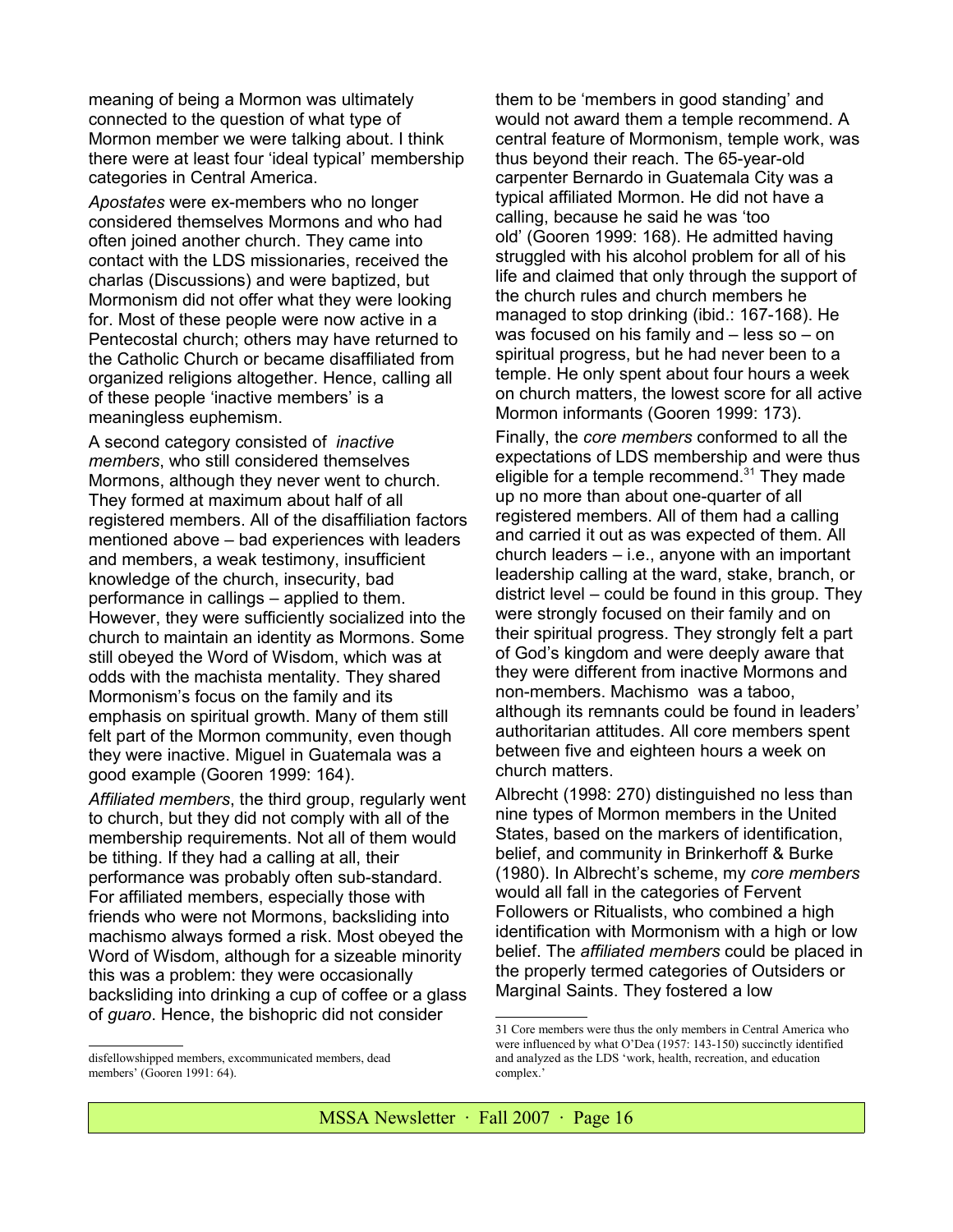identification of Mormonism, paired with a high or low belief. The *inactive members* could be either a Splinter Saint or a Social Apostate. Both rejected the LDS community; the Splinter Saint had a high belief and the Social Apostate a low belief. The members I designated *apostates* myself, since they now rejected their former LDS identity entirely, formed a combination of Splinter Saints, and Social or Doctrinal Apostates. These people all rejected the LDS community and maintained at best a low belief or else no belief at all.

The conversion careers typology<sup>[32](#page-16-0)</sup> offers an alternative perspective to analyze the four Mormon membership categories I found in Central America. However, LDS members in Central America seemed to fit in only three categories of the conversion careers typology. The core members were situated at the level of *confession*, involving a high level of participation inside the church and a strong evangelism on the outside. Apostates and inactive members were at the level of *disaffiliation*, affiliated members at the level of *affiliation*, and core members combined elements of *confession* (the highest level of church participation) and conversion. *Conversion* in the limited sense of the conversion careers approach referred to a (radical) personal change of identity and world view (Gooren 2005: 154).

The typical conversion careers of LDS members in Central America are easy to sketch. People's involvement in church is typically connected to their moving through the life course. Anyone joining the LDS Church in Central America had a 50 percent chance of becoming inactive in the first year. $33$  The odds of becoming an affiliated member were 25 percent. These affiliated members got along with members and leaders, but their social networks were mostly situated outside of the LDS Church. The new Mormon also had a 25 percent chance of becoming a core member, who got along well with members and leaders and whose social networks were dominated by fellow-Mormons. The key distinguishing trait for core members was their

ability to developing friendship ties with other Mormons. After all, most people perform best when interacting with their own kind.

#### *References*

- Albrecht, Stan L. The Consequential Dimension of Mormon Religiosity. In: James T. Duke (ed.), *Latter-day Saint Social Life*, 253-292. Provo: BYU Press, 1998.
- Annus, Iren E. Review Essay: New Studies in Mormonism. *Nova Religio* 9 (4): 98-111 (2006).
- Bahr, Howard M. & Stan L. Albrecht. Strangers Once More: Patterns of Disaffiliation from Mormonism. *Journal for the Scientific Study of Religion* 28 (2): 180-200 (1989).
- Bonino, José Míguez. *Faces of Latin American Protestantism*. Grand Rapids etc: Eerdmans, 1997 [1995].
- Bossen, Laurel. *The Redivision of Labor*. Albany: State University of New York Press, 1984.
- Bowen, Kurt. *Evangelism and Apostasy: The Evolution and Impact of Evangelicals in Mexico*. Montreal (etc.): McGill-Queen's University Press, 1996.
- Brinkerhoff, Merlin & K.L. Burke. Disaffiliation: Some Notes on Falling Away from the Faith. *Sociological Analysis* 41: 41-54 (1980).
- Brown, Harold. Gospel, Culture, and Leadership Development in Latin America. In: F. LaMond Tullis (ed.), *Mormonism: A Faith for All Cultures*, 106-115. Provo: Brigham Young University Press, 1978.
- Brusco, Elizabeth E. *The Reformation of Machismo: Evangelical Conversion and Gender in Colombia*. Austin: University of Texas Press, 1995.
- Bushman, Richard L. *Joseph Smith: Rough Stone Rolling – A Cultural Biography of Mormonism's Founder*. New York etc.: Alfred A. Knopf, 2005.
- Chesnut, R. Andrew. *Competitive Spirits: Latin America's New Religious Economy*. New York etc.: Oxford University Press, 2003.
- Chiquete, Daniel & Luis Orellana (eds.). *Voces del Pentecostalismo Latinoamericano: Identidad, teología e historia*. Concepción de Chile: RELEP/CETELA/ASETT, 2003.
- Corten, André & Ruth Marshall-Fratani (eds). *Between Babel and Pentecost: Transnational Pentecostalism in Africa and Latin America*. London etc: Hurst, 2001.
- Craig jr, Wesley. The Church in Latin America: Progress and Challenge. *Dialogue: A Journal of Mormon Thought* 5: 66-74 (1970).
- Decoo, Wilfried. Feeding the Fleeting Flock: Reflections on the Struggle to Retain Church Members in Europe. *Dialogue: A Journal of Mormon Thought* 29 (1): 97-118 (1996).
- Deseret News. *2007 Church Almanac*. Salt Lake City: Deseret News, 2006.
- Davies, Douglas J. *The Mormon Culture of Salvation*. Aldershot etc.: Ashgate, 2000.

<span id="page-16-0"></span><sup>32</sup> For elaborations and applications of the conversion careers approach, see Gooren (2005, 2006a, 2006b).

<span id="page-16-1"></span><sup>33</sup> O'Dea's (1957: 185) estimate of between 33 and 50 percent active Mormons in the United States suggests that this (in)activity rate is very stable and should perhaps be considered normal for the LDS Church.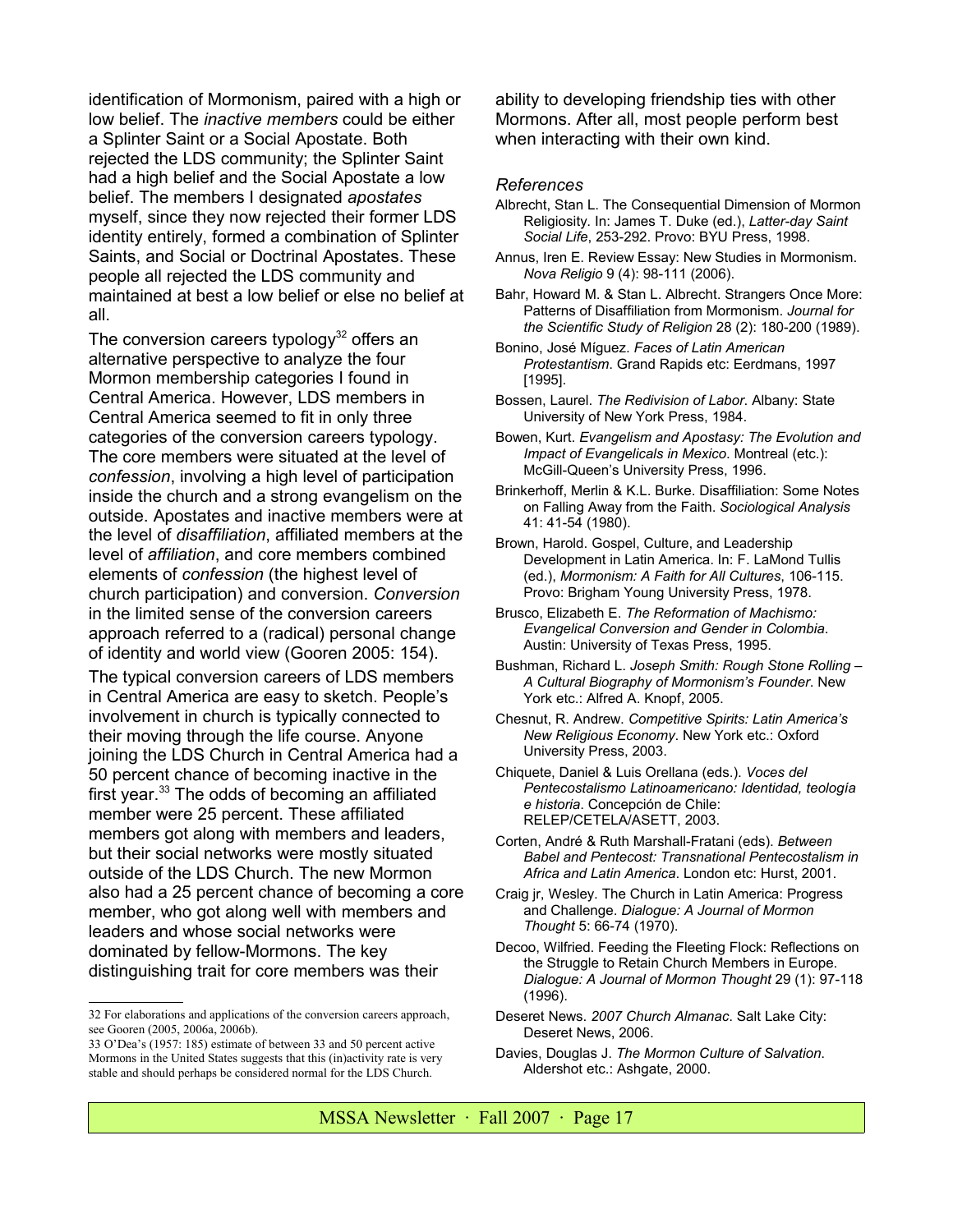- Duke, James T. (ed.), *Latter-day Saint Social Life*. Provo: BYU Press, 1998.
- Garrard-Burnett, Virginia & David Stoll (eds). *Rethinking Protestantism in Latin America*. Philadelphia: Temple University Press, 1993.
- Gooren, Henri. *De expanderende mormoonse kerk in Latijns Amerika: Schetsen uit een wijk in San José, Costa Rica* ['The Expanding Mormon Church in Latin America: Sketches From a Ward in San José, Costa Rica']. MA Thesis Cultural Anthropology, Utrecht University, March 1991.
- Gooren, Henri. *Rich among the Poor: Church, Firm, and Household among Small-scale Entrepreneurs in Guatemala City*. Amsterdam: Thela [Latin America Series, number 13], 1999.
- Gooren, Henri. Analyzing LDS Growth in Guatemala: Report from a *Barrio*. *Dialogue: A Journal of Mormon Thought* 33 (2): 97-115 (2000).
- Gooren, Henri. The Dynamics of LDS Growth in Guatemala, 1948-1998. *Dialogue: A Journal of Mormon Thought* 34 (3&4): 55-75 (2001).
- Gooren, Henri. Towards a New Model of Conversion Careers: The Impact of Personality and Situational Factors. *Exchange* 34 (2): 149-166 (2005).
- Gooren, Henri. Towards a New Model of Religious Conversion Careers: The Impact of Social and Institutional Factors. In: Wout J. van Bekkum, Jan N. Bremmer, & Arie Molendijk (eds.), *Paradigms, Poetics and Politics of Conversion*, 25-40. Leuven: Peeters (2006a).
- Gooren, Henri. Religious Market Theory and Conversion: Towards a New Approach. *Exchange* 35 (1): 39-60 (2006b).
- Gooren, Henri. Latter-day Saints Under Siege: The Unique Experience of Nicaraguan Mormons. *Dialogue: A Journal of Mormon Thought* 40 (3): forthcoming (2007).
- Grover, Mark L. *Mormonism in Brazil: Religion and Dependency in Latin America*. PhD dissertation, Indiana University, 1985.
- Grover, Mark L. The Maturing of the Oak: The Dynamics of LDS Growth in Latin America. *Dialogue: A Journal of Mormon Thought* 38 (2): 79-104 (2005).
- Hawkins, John P. Behavioral Differences Are Like Language Differences; or, 'Oh Say, What Is Truth' vs. 'Do As I'm Doing.' In: Mary E. Stovall & Carol Cornwall Madsen (eds.), *A Heritage of Faith: Talks Selected from the BYU's Women Conferences*, 157-170. Salt Lake City: Deseret Book Company, 1988.
- Heaton, Tim B.; Kristen L. Goodman & Thomas B. Holman. In Search of a Peculiar People: Are Mormon Families Really Different? In: Marie Cornwall, Tim B. Heaton & Lawrence A. Young (eds.), *Contemporary Mormonism: Social Science Perspectives*, 87-117. Urbana etc.: University of Illinois Press, 1994.
- Knowlton, David C. Mormonism in Latin America: Towards the Twenty-First Century. *Dialogue: A Journal of Mormon Thought* 29 (1): 159-176 (1996).
- Knowlton, David C. How Many Members are there Really? Two Censuses and the Meaning of LDS Membership in Chile and Mexico. *Dialogue: A Journal of Mormon Thought* 38 (2): 53-78 (2005).
- Lalive d'Epinay, Christian. *Haven of the Masses*. London: Lutterworth, 1969.
- Lancaster, Roger N. *Life is Hard: Machismo, Danger, and the Intimacy of Power in Nicaragua*. Berkeley etc: University of California Press, 1992.
- LDS Church*. The Book of Mormon: Another Testament of Jesus Christ*. Salt Lake City: the Church of Jesus Christ of Latter-day Saints, 1989.
- LDS Church*. Doctrine and Covenants & Pearl of Great Price*. Salt Lake City: the Church of Jesus Christ of Latter-day Saints, 1989.
- Martin, David. *Tongues of Fire: The Explosion of Protestantism in Latin America*. Oxford: Blackwell, 1990.
- Martin, David. *Pentecostalism: The World Their Parish*. Oxford: Blackwell, 2002.
- Mauss, Armand L. Mormonism in the Twenty-First Century: Marketing for Miracles. *Dialogue* 29 (1): 236-249 (1996).
- O'Dea, Thomas F. *The Mormons*. Chicago: University of Chicago Press, 1957.
- O'Dea, Thomas F. *The Sociology of Religion*. Englewood Cliffs (NJ): Prentice Hall, 1966.
- Reynolds, Noel B. Cultural Diversity in the Universal Church. In: F. LaMond Tullis (ed.), *Mormonism: A Faith for All Cultures*, 7-22. Provo: Brigham Young University Press, 1978.
- Roberts, Bryan R. Protestant Groups and Coping with Urban Life in Guatemala. *American Journal of Sociology* 73 (6): 753-767 (1968). Samandú, Luis E. (ed.). *Protestantismos y procesos sociales en Centroamérica*. San José: CSUCA, 2001.
- Schaefer, Heinrich. *Protestantismo y crisis social en América Central*. San José: DEI, 1992.
- Shipps, Jan. *Sojourner in the Promised Land: Forty Years among the Mormons*. Urbana etc: University of Illinois Press, 2000.
- Smith, Joseph. History of the Church (extracts) [1838]. In: *Doctrine and Covenants & Pearl of Great Price*, 47-61. Salt Lake City: the Church of Jesus Christ of Latterday Saints, 1989.
- Stark, Rodney. The Rise of a New World Faith. *Review of Religious Research* 26 (1): 18-27 (1984).
- Stark, Rodney. Modernization, Secularization, and Mormon Success. In: Thomas Robbins & Dick Anthony (eds.), *In Gods We Trust – Second Edition*, 201-218. New Brunswick (etc): Transaction Publishers, 1990.
- Stark, Rodney. So Far, So Good: A Brief Assessment of Mormon Membership Projections. *Review of Religious Research* 38 (2): 175-178 (1996).
- Stark, Rodney. The Basis of Mormon Success: A Theoretical Application. In: James T. Duke (ed.),

MSSA Newsletter · Fall 2007 · Page 18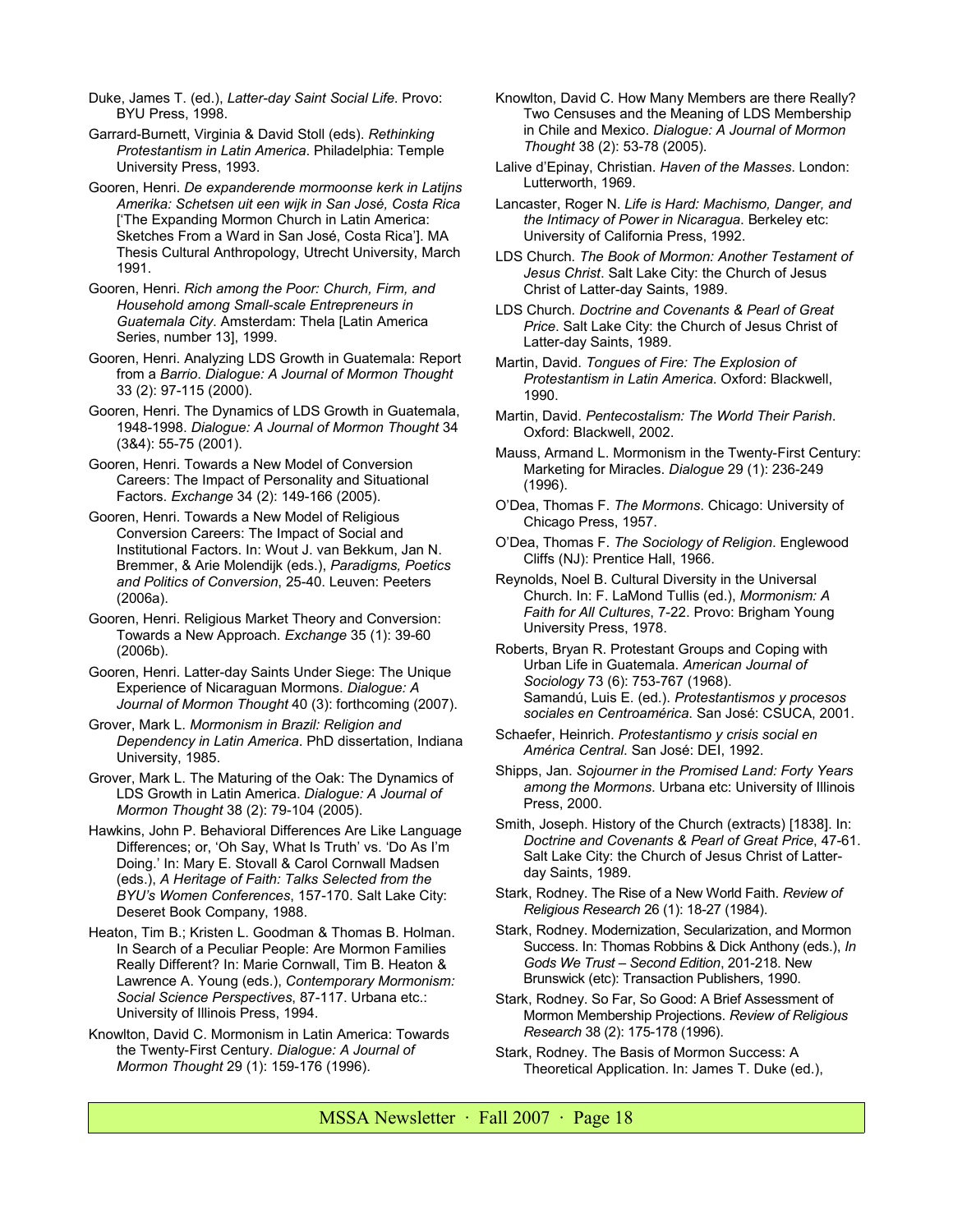*Latter-day Saint Social Life*, 29-70. Provo: BYU Press, 1998.

- Stark, Rodney & Roger Finke. *Acts of Faith: Explaining the Human Side of Religion*. Berkeley etc: University of California Press, 2000.
- Stoll, David. *Is Latin America Turning Protestant? The Politics of Evangelical Growth*. Berkeley etc: University of California Press, 1990.
- Tullis, F. LaMond (ed.). *Mormonism: A Faith for All Cultures*. Provo: Brigham Young University Press, 1978.
- Tullis, F. LaMond. The Church Moves Outside the United States: Some Observations From Latin America. *Dialogue* 13: 63-73 (1980).
- Weber, Max. *The Protestant Ethic and the Spirit of Capitalism*. New York: Scribner, 1958 [1904-05].
- Weber, Max. *Economy and Society: An Outline of Interpretive Sociology*. Volume I and II. Berkeley etc.: University of California Press, 1978 [1922].
- Widtsoe, John A. *Rational Theology: As Taught by the Church of Jesus Christ of Latter-day Saints*. Salt Lake City: Signature, 1998.
- Willems, Emilio. *Followers of the New Faith: Culture Change and the Rise of Protestantism in Brazil and Chile*. Nashville: Vanderbilt University Press, 1967.

#### **Announcements and News**

*Conference on Mormon Studies in Europe* A new scholarly society was created during the past year by a group of young LDS graduate students, two of whom are British (David Morris and Ronan Head) and one Finnish (Kim Östman). The new European Mormon Studies Association (EMSA) held its inaugural conference during August  $2 - 4$ , 2007, at the University of Worcester, UK. A call for papers had been issued early in the year, and eventually more than a dozen were submitted and accepted for the program. Topics of the papers ranged geographically from Finland to Holland to the Isle of Man and thence to British Columbia; and historically from the ancient past to modern times. The subject matter varied, but most of the papers dealt, in one way or another, with the differences in the Mormon experience between Europe and the U. S. (See the Final Programme on the EMSA website : [www.euromormonstudies.com\)](http://www.euromormonstudies.com/). The invited keynote address by Armand Mauss outlined the differential costs of LDS membership in Europe vs. the U. S., and what the Church is doing to reduce the cost in Europe. The conference organizers expect to publish the papers next year in a volume of proceedings or

#### elsewhere.

The attendance at this inaugural conference was not large – only about 25, including the presenters. Double that number had originally committed to come, but many of them were deterred, either the weeks of flooding in the UK, or by the reports of terror incidents, or both. Many of those who did attend were Americans, but most were from the UK, with a sprinkling of continentals. Two important luminaries who came and made important presentations were Professor Douglas Davies of Durham University (probably Europe's best known and best informed non-Mormon scholar on the Mormons) and Professor Walter Van Beek, LDS anthropologist now at Leiden University in the Netherlands. Both names will be familiar to the readers of *Dialogue*. Rather surprisingly, even Professor Jiro Numano (also familiar from *Dialogue*) came all the way from Japan! One advantage of the relatively small enrollment was that all sessions were plenary, so everyone could hear all the papers. The small size also made for special conviviality and new friendships during the meals taken together. The concluding event on Saturday was a picnic at the historic Gadfield Elm Chapel in Worcestershire, the first LDS chapel in history (inherited from early United Brethren converts to Mormonism). See the story about this chapel at [http://www.lds.org.uk/gadfield\\_elm\\_chapel.php.](http://www.lds.org.uk/gadfield_elm_chapel.php) NEXT YEAR the conference will be held in Finland. Watch for details early in the year on the EMSA website.

# *Spanish and Portuguese Mormon Studies Association*

The Spanish and Portuguese Mormon Studies Association was organized last May in Salt Lake City during the annual conference of the Mormon History Association. For details, contact Mark Grover [\(mark\\_grover@byu.edu](mailto:mark_grover@byu.edu?subject=Spanish%20and%20Portuguese%20Mormon%20Studies%20Association) or Stirling Adams [\(sadams@novell.com\)](mailto:sadams@novell.com?subject=Spanish%20and%20Portugues%20Mormon%20Studies%20Association).

*Bushman named Hunter Visiting Professor* Richard L. Bushman has been appointed Howard W. Hunter Visiting Professor in the School of Religion at the Claremont Graduate University, pending the completion of funding for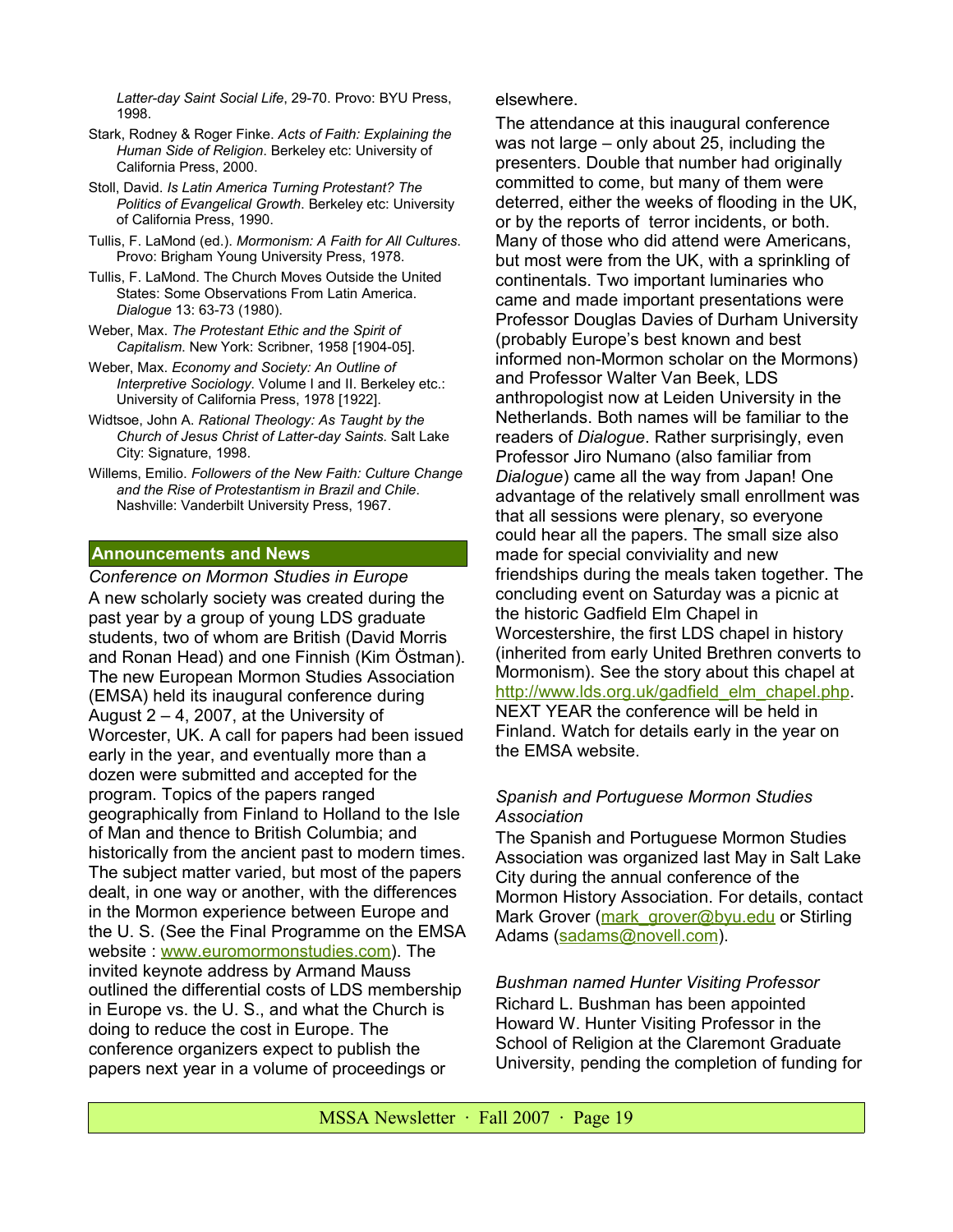the endowment that will support a permanent Hunter Chair in Mormon Studies. Richard will be on fellowship at the Huntington Library in Pasadena during the 2007-08 academic year, but he and his wife Claudia will both participate during the year in the planning and organization of a full-fledged Mormon Studies program, with full funding for the Chair expected before the 2008-09 academic year.

# *New Books of Interest*

- John P. Hoffmann, *Japanese Saints: Mormons in the Land of the Rising Sun* (Lexington, 2007)
- Eric A. Eliason, *The J. Golden Kimball Stories* (University of Illinois Press, 2007).
- Cardell K. Jacobson, John P. Hoffmann, and Tim B. Heaton, *Revisiting Thomas F. O'Dea's The Mormons: Contemporary Perspectives* (University of Utah Press, 2008).

(Note from Newsletter Editor: If you are interested in reviewing one of the above books for a future edition of the newsletter, please let me know: [rcragun@ut.edu\)](mailto:rcragun@ut.edu?subject=book%20review)

# *Job News*

MSSA member Walter van Beek was appointed to the newly created chair of Anthropology of Religion at Tilburg University in the Faculty of Humanities as of January 1, 2007. Professor van Beek will retain his Senior Research Fellowship at the African Studies Center at Leiden, Netherlands.

*Updated Mormon Social Science Bibliography* Now available online at the MSSA website (www.mormonsocialscience.org) is Version 1 of the updated bibliographic database on social scientific studies of Mormonism. Armand Mauss's original bibliography, "A Topical Guide to Published Social Science Literature on the Mormons," covered up to 1997, and the current database includes his entries and all that we have found from 1997 on. Some details:

1. The bibliography is available in several electronic formats: EndNote bibliography format (requires EndNote 9 to open; this is zipped and has instructions inside it), a Microsoft Excel spreadsheet, an rtf file (viewable in any word processor; this is also zipped), an Adobe pdf file, and a RIS file. These files can be freely viewed or downloaded by anyone on the internet.

- 2. When deciding whether or not to add a work, we asked ourselves if a social scientist studying Mormonism might find the work helpful. This criterion implies that many works included are not social science strictly defined, yet it is hoped that it makes the bibliography useful for a wider social scientific audience. We have, however, restricted ourselves to published works.
- 3. The database uses the same classifications as in Armand's bibliography under the field name "Label" in the EndNote and Excel files.
- 4. We hope that MSSA will formally assume responsibility for maintaining and updating the database. In practice, this means a single person (i.e., Michael McBride for now) will be responsible for entering and updating references.
- 5. The database has some errors, some worse than others. For example, a bad error is that for chapters in edited volumes, the editors appear as authors and the book titles do not appear. This apparently occurred during our change from one bibliography software to another. Please notify us as you identify other errors. It will take some time to correct all of these errors.
- 6. The database almost surely omits works that should be included (we especially apologize if we omitted one of your works!). We appreciate and need help identifying such works. Please email any references for inclusion to Mike (mcbride [at] uci [dot] edu) or go to the MSSA website and type that reference as an electronic comment under the bibliography post.
- 7. How frequently this database will be updated is not yet determined but probably at least annually.

Figures 1 and 2 provide two snap shots of the number of works in the database. Figure 1 plots

 $MSSA$  Newsletter  $\cdot$  Fall 2007  $\cdot$  Page 20